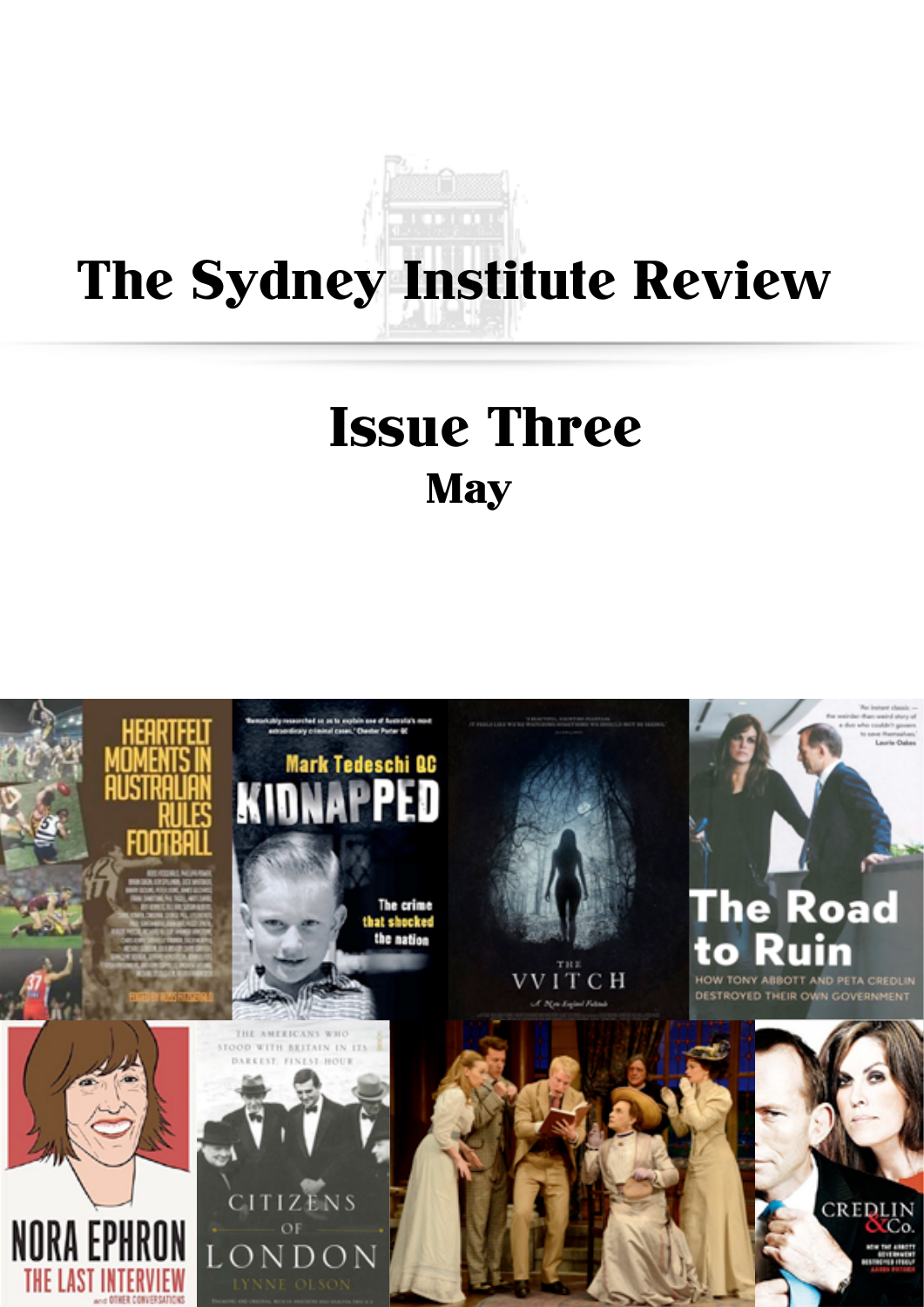## **Contents**

### Book Reviews

| <b>CHURCHILL AND HIS LOYAL AMERICANS</b><br>Citizens of London - The Americans Who Stood with Britain in its Darkest, Finest Hour By Lynne Olson                                                                      | 3              |
|-----------------------------------------------------------------------------------------------------------------------------------------------------------------------------------------------------------------------|----------------|
| Reviewed by Anne Henderson                                                                                                                                                                                            |                |
| THE FALL OF TONY ABBOTT AS JACOBEAN DRAMA                                                                                                                                                                             | $\overline{7}$ |
| The Road to Ruin: How Tony Abbott and Peta Credlin destroyed their own government by Niki Savva<br>Credlin and Co: How the Abbott government destroyed itself by Aaron Patrick<br><b>Reviewed by Stephen Matchett</b> |                |
| NOT JUST A FUNNY LADY – REMEMBERING NORA EPHRON                                                                                                                                                                       | 14             |
| Nora Ephron: The Last Interview and Other Conversations<br>Reviewed by Anne Henderson                                                                                                                                 |                |
| <b>MURDER MOST FOUL: IN MELBOURNE &amp; SYDNEY</b>                                                                                                                                                                    | 16             |
| Certain Admissions: A Beach, A Body and a Lifetime of Secrets By Gideon Haigh<br>Kidnapped: The Crime that Stopped the Nation By Mark Tedeschi QC<br>Reviewed by Gerard Henderson                                     |                |
| THE BIG BOYS FLY UP                                                                                                                                                                                                   | 21             |
| Heartfelt Moments in Australian Rules Football edited by Ross Fitzgerald<br>Reviewed by Paul Henderson                                                                                                                |                |
| <b>Film &amp; Stage Reviews</b>                                                                                                                                                                                       |                |
| <b>DYSTOPIAN LEAPS WITH ALGORITHMS</b>                                                                                                                                                                                | 24             |
| Golem, Sydney Theatre Company<br>Reviewed by Nathan Lentern                                                                                                                                                           |                |
| A WISTFUL SENSE OF WHAT MIGHT HAVE BEEN                                                                                                                                                                               | 26             |
| The Importance of Being Earnest: A Trivial Comedy for Serious People<br>Reviewed by Nathan Lentern                                                                                                                    |                |
| THE WITCH: A NEW ENGLAND FOLKTALE                                                                                                                                                                                     | 28             |
| Directed by Robert Eggers<br>Reviewed by Paige Hally                                                                                                                                                                  |                |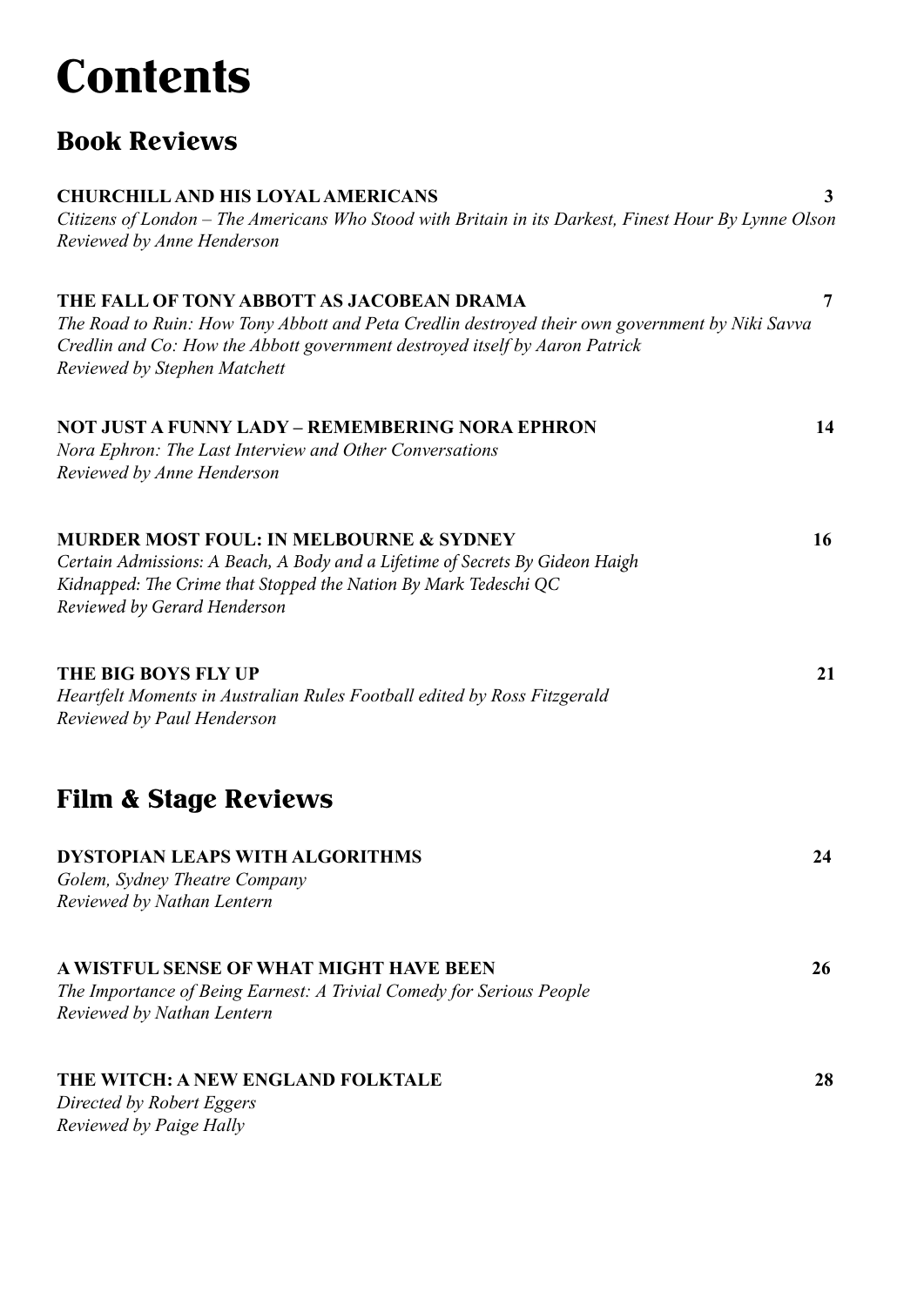#### **CHURCHILL AND HIS LOYAL AMERICANS**

<span id="page-2-0"></span>*Citizens of London – The Americans Who Stood with Britain in its Darkest, Finest Hour* By Lynne Olson Scribe Publications 2015 ISBN-10: 1400067588 ISBN-13: 978-1400067589 RRP - \$27.99 pb

#### **Reviewed by Anne Henderson**

In the UK spring of 1941, the Luftwaffe rained down bombs on a number of the UK's industrial cities and ports, trying to sever Britain's supplies and damage production. In early April, Winston Churchill travelled from London to visit and boost morale among the devastated cities of Manchester, Portsmouth, Cardiff, Plymouth, Liverpool and Bristol.

On 12 April, Churchill entered the environs of the rubble covered city of Bristol, watching in dismay from his train, sheltering under a railway bridge, as the bombs lit up the sky laying waste the streets, from the docks to the central business district. As day dawned, Churchill's party drove through the damaged Bristol streets, a sight his secretary John Colville recorded as "devastation such as I had never thought possible".

The UK prime minister's visit raised spirits and he was cheered along the way by many bystanders. But he was also heading that day to Bristol University where, as Chancellor, he would confer honorary degrees on three dignitaries. Lynne Olson records in her recently released *Citizens of London*, how the university's faculty members had spent the night "fighting fires or preforming rescue work" and "marched into the small hall where the ceremony was held, their eyes bloodshot, their haggard faces streaked with grime, and the muddy, wet clothing under their academic gowns and richly coloured hoods reeking of smoke". The ceremony itself said much about the temerity and spirit of Britons and their leader, but more than that. Two of the dignitaries receiving honorary doctorates that day were not Britons. Travelling with the UK prime minister was the US Ambassador Gil Winant and US businessman and special envoy Averill Harriman. Churchill would confer an honorary degree at that ceremony on Gill Winant, along with Robert Menzies, Prime Minister of Australia.

As Britain faced the might of the German onslaught, it had the support of its dominion Australia, albeit against criticism back home from the Australian Labor Party opposition that Australia's home defence was a more pressing priority. But Churchill's great preoccupation, at this time when Britain stood virtually alone, was in wooing military support from the US through such North American envoys as those accompanying him to Bristol.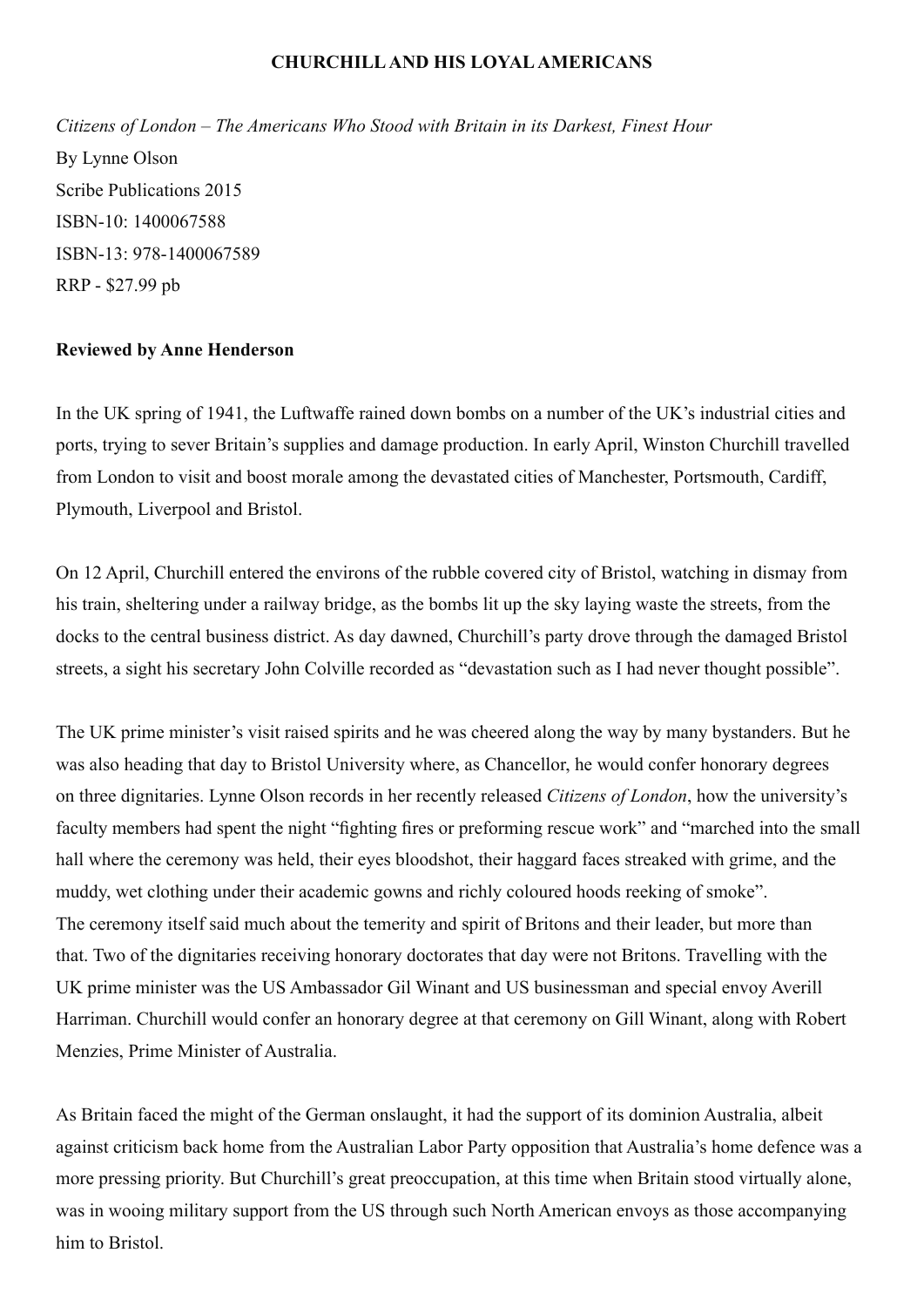The Anglo-American relationship has a long history and one barely recognised today involving serious divisions, even war. The US was reluctant to enter the First World War as an ally of Britain; in spite of a German U-Boat sinking its luxury liner the *Luisitania* in May 1915, it would not be until April 1917 that President Woodrow Wilson declared war on Germany. In the 1940 presidential election campaign, as Britain seemed destined to be invaded by Germany, President F D Roosevelt assured US citizens that no US soldier would be sent to fight in the war against Hitler.

That the US entered the Second World War in late 1941 has been seen as a direct result of the Japanese bombing of the US fleet at Pearl Harbor on 7 December. However, having declared war on Japan on 8 December, in the days immediately after this US actions provoked Germany to declare war on the US. By 11 December, Germany and the US were at war. This was an outcome Winston Churchill had been working tirelessly to achieve for more than a year – with support from London based Americans Gil Winant, US broadcaster Ed Murrow and Averill Harriman.

### The story of those efforts, and the behind-the-scenes machinations on both sides of the Atlantic is now intrinsically recorded in a riveting telling by historian Lynne Olson as *Citizens of London* – with the sub title *The Americans Who Stood with Britain in its Darkest, Finest Hour.*

Gil Winant replaced the unsuitable and appeasement focussed Joe Kennedy as US Ambassador to Britain in March 1941, at a time when tens of thousands of British civilians had been killed by Luftwaffe bombings of UK cities. France had fallen to the Nazis in May 1940 and, with the Nazi-Soviet Pact still in play, many considered it only a matter of time before Britain would be unable to hold out.

Winant's mission from Roosevelt, as a liberal Republican with hands-on political experience, was to walk the line between Conservative and Labour figures sending back intelligence on Churchill, his manner of doing business and his government, while also easing relations between an isolationist US and a besieged British Empire world leader. Winant himself, however, was impatient about US unwillingness to show world leadership following its dominant role in the First World War.

In spite of President Woodrow Wilson's seminal part in the founding of the League of Nations, US voters refused to agree to US membership. Increasingly, Winant's role would be one of quiet advocate for the US to come to the aid of Britain and its suffering people. Alongside him in this quest were his good friend journalist Ed Murrow and US businessman Averill Harriman sent by Roosevelt (on the advice of close presidential adviser Harry Hopkins) to co-ordinate the Lend Lease agreement and aid. All three would become both personally and politically embedded in the Churchillian campaign to woo the US into the war.

Lynne Olsen has worked an engrossing tale of the intrigues and dramas at high levels around Whitehall and London's political and social networks in 1941, and beyond as American troops invaded England through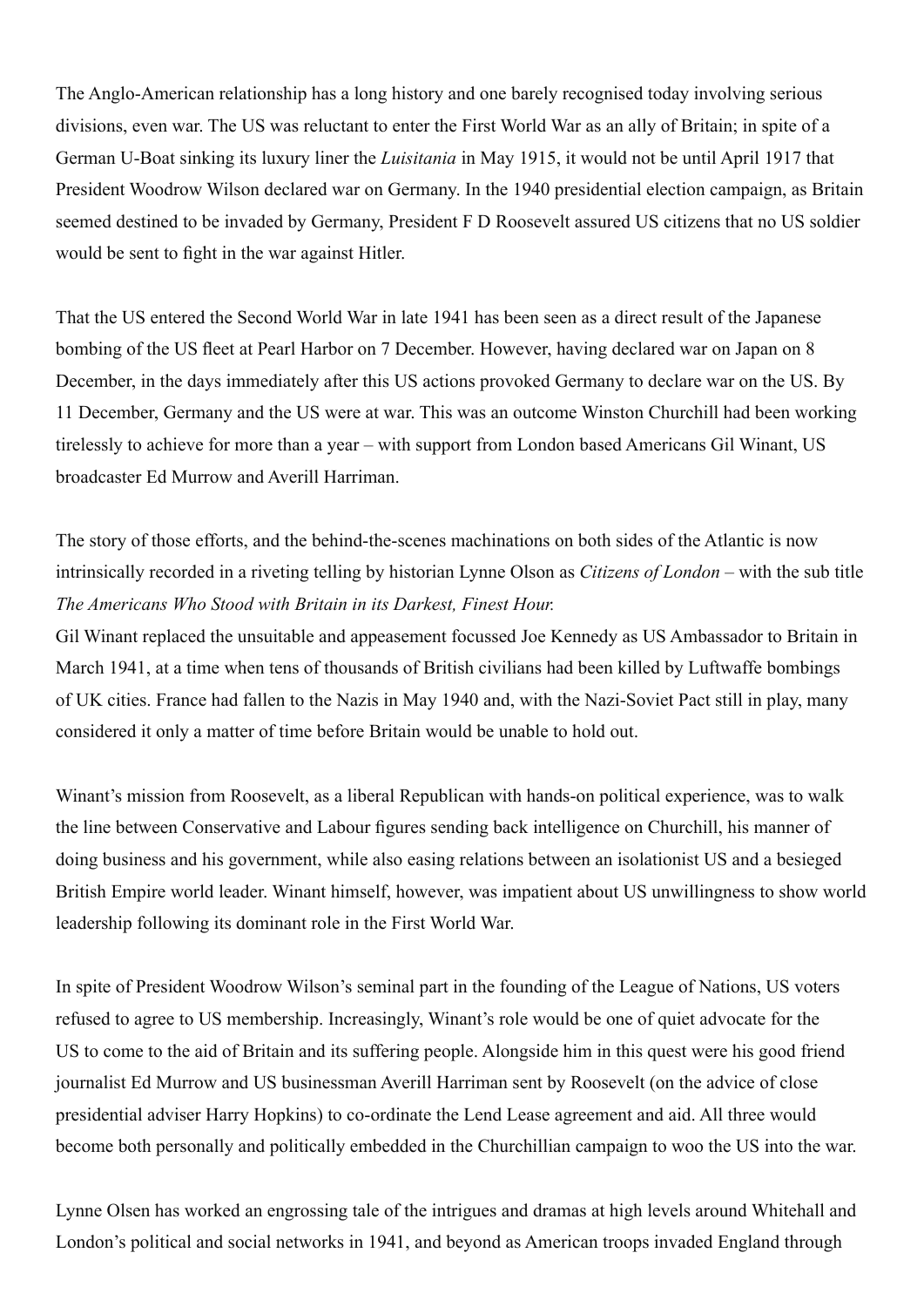the years 1942-45. Churchill's daughter-in-law, Pamela, had affairs with both Harriman and Murrow and Sarah Churchill developed a serious relationship with Winant. London life was dangerous, promiscuous, exciting and socially incestuous. Murrow's wife Janet remarked on her lonely country life and absent husband at the time saying, "They didn't want to leave the excitement of London."

Olson's brief is not the battlefield but the command centres, the civilian landscape and the players around that. Strategies were often fraught with human error and divided personalities. Harriman and Winant had a problematic relationship – the unpretentious but charismatic personality of the generous Winant contrasting with the "go get" big man pushiness of the wealthy Harriman. British military command would also be shocked by the naivete and arrogance of initial US military proposals for what they were taking on, often unwilling to be advised on the vagaries and local pitfalls in the European/North African balance of forces. They underestimated, acutely, the force of the German military.

Dwight Eisenhower, however, emerges as a gentle giant, internally strong in pushing for an Anglo-American coalition at all levels, a completely unified command with the US taking chief rank. Yet the first landings and invasion of north west Africa - known as "Torch" - would be a baptism of fire as the inexperienced and not yet war ready US military floundered in the face of bad tactics and the strength of their opposition. All of it proved Churchill's better judgement, that the US had a lot to learn.

Olson is also evocative in her recording of the spirit of Britons in the long and desperate months of 1941 when Churchill incessantly lobbied Winant and Harriman who in turn lobbied their president for US help for Britain. By May 1941, Churchill was cabling Roosevelt, *I am sure you will not misunderstand me if I speak to you exactly what is on my mind… The one decisive counterweight I can see … would be if the United States were immediately to range herself with us as a belligerent power.*

Roosevelt waited a week and responded that he did not see the urgency from where he stood. Olson conveys the ensuing sense of frustration and despair in Winant's words on life in the UK around this time: "The fatigue and the monotony …the interrupted transportation … the dust …the shabby and worn out clothes … the drabness that comes from want of things … no glass for replacement of windows …stumbling home in the blackout ... the shortage of light and fuel – all made a dreary picture for even the bravehearted." The bravery of the Brits had captured these US envoys but there was no shaking their commanderin-chief, remote in the safety of his western Atlantic shores.

The US would emerge from WW II as the dominant world leader and even world policeman. Britain would lose its empire and fade as a significant world power absorbed into Europe and the US dominated alliance NATO. In the last year of the war, Roosevelt would gradually overtake Churchill as pre-eminent Western leader, seeming closer to and admiring of Stalin at the historic meetings to decide on the spoils of war and post war settlement. All this was a sharp irony, however, in the light of US ignorance of Britain and Europe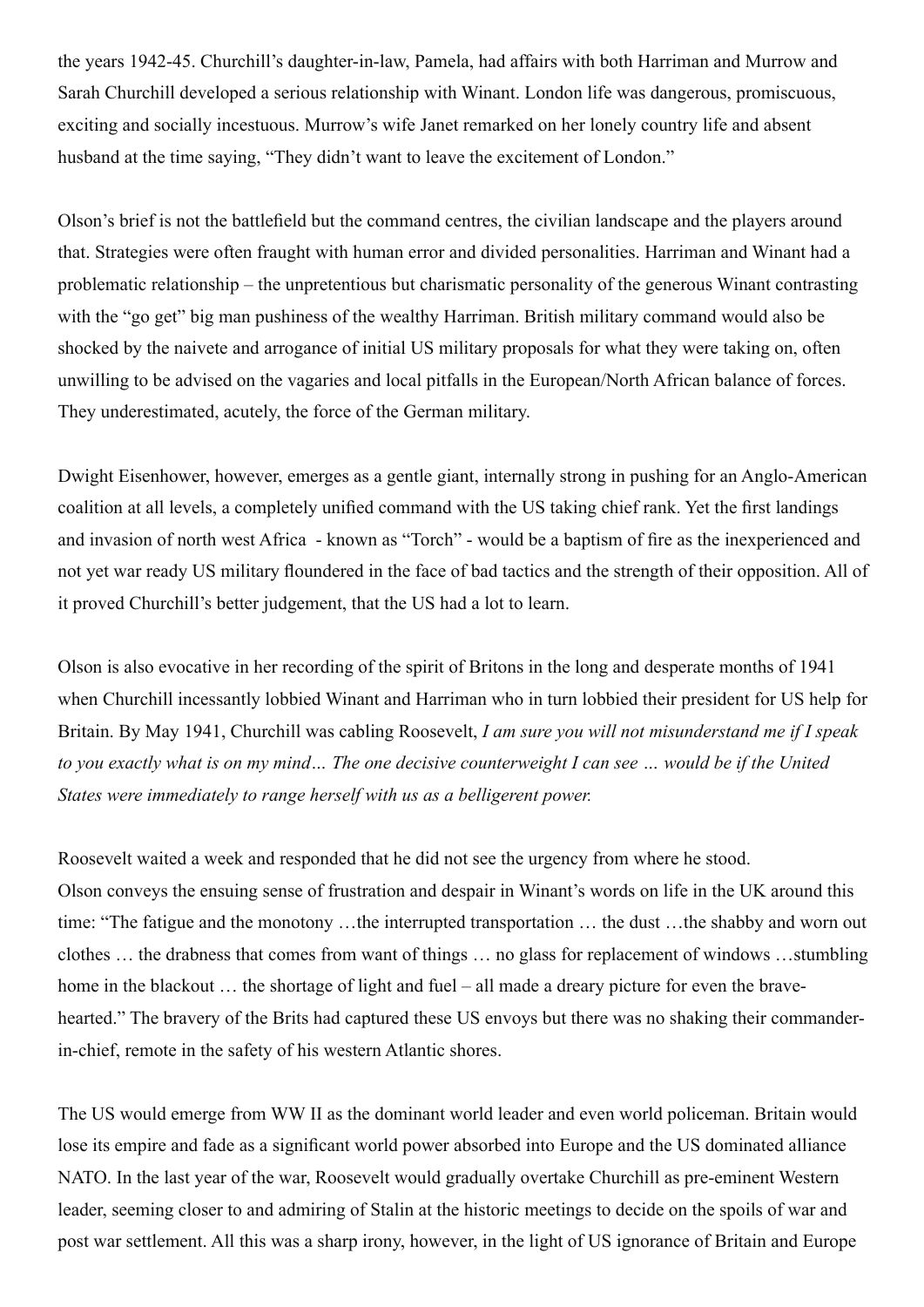as its troops began arriving in England.

Olson deftly underlines the chasm between British and North American perceptions of each other. The Brits, at top level, dismissed Americans with a condescension more appropriate to Anglo-American relations a century or more earlier. The British ambassador to the US in the mid-1930s displayed this attitude in a poor use of metaphor when he wrote home to the Foreign Office that the US "resembles a young lady just launched into society and highly susceptible to a little deference from an older man." By the end of the war, that "older man" Britain would have passed the global baton to a very much grown "young lady".

On the US side, there was equal hubris. The Americans were far from ready for war, having emerged from a double dip depression under Franklin D Roosevelt's New Deal so that British military leaders like Sir John Dill visiting Washington remarked on how little evidence of military preparedness could be found. Olson makes graphic the situation by illustrating such a significant dilemma in the spectacle of men reporting for their new military adventure at the Army and Navy Building in December 1941 after the US had declared war in "uniforms and parts of uniforms dating back to 1918".

There were obvious tensions in this chasm of knowledge. A public opinion survey made as the US entered the war recorded that Britons had a sense of "malicious delight" that Americans would now get a taste of the horrors Brits had endured for so long. In March 1942, after four months back home, Ed Murrow told Harold Nicolson in Whitehall that he found the anti-British feeling in the US quite "intense". Clearly there would be a long way to go before the unity of the D Day landings of June 1944.

Much of the gap in knowledge had come from distance and lack of mutual experience. Olson references a US historian who opined that, "the primary image of the British that Americans had taken away from their history lessons was one of murderous redcoats who tried to destroy the infant United States during the Revolutionary War". On the other side of the Atlantic, British students learnt nothing whatsoever of American history. Olson writes: "Few Britons had even met an American, and fewer yet had crossed the Atlantic." Their images of Americans, if they thought of them at all, was the clichéd figures of Hollywood – or as one Whitehall official put it, "a mixture of slaves in the South, gangsters in Chicago, and musicals with Fred Astaire".

But the call to arms and the massive arrival and four years residence of US troops in the British Isles would revolutionise trans Atlantic awareness. Not always happily but, eventually, with mutual respect.

Olson crystalises the problem at one point with an anecdote passed on by a former US Military Policeman, on duty outside US Army headquarters in London. A pretty young woman in UK Auxiliary Territorial Service uniform approached the MP and his colleague for a chat and then asked them how they liked Britain. The MP who related the tale said he liked England "fine" but his companion blurted out, "Lady, they should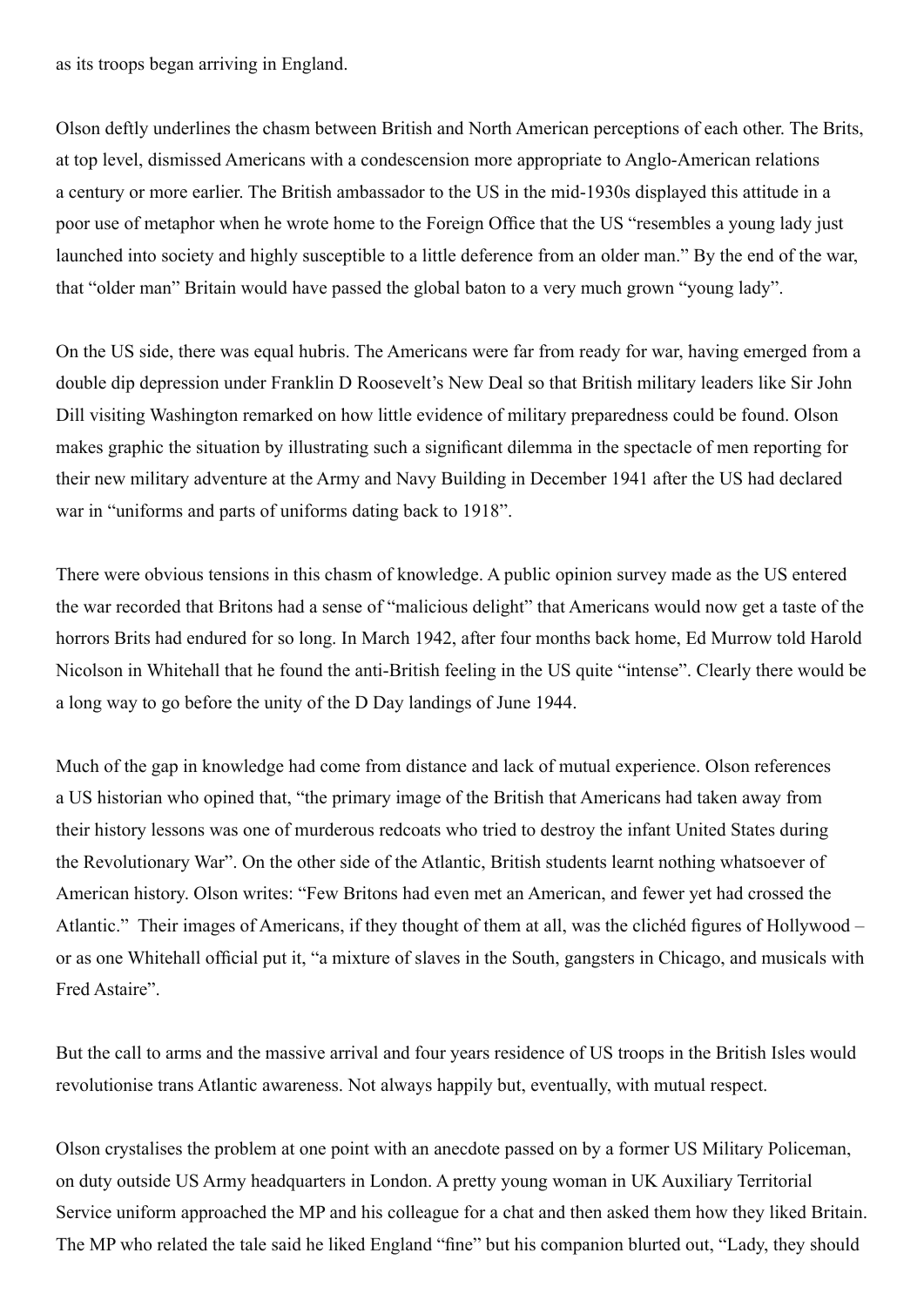<span id="page-6-0"></span>cut all those goddam [barrage] balloons loose and let this SOB place sink." As the young lady scowled and walked away, a civilian guard hurried over to say, "That was Princess Elizabeth. She's doing her time in the Army." The MP would never forget his embarrassment.

For all the momentary break downs in communication, the disputed tactics at the top and the shock many, on both sides, registered at the gaps in understanding, the war years shifted plates in Anglo-US relations. Heroes like US fighter bomber Tommy Hitchcock gave their all for the Allies alongside those who had withstood the Luftwaffe without allied support. In fact, as Olson charts, owing to US military command taking a decision to aggressively bomb at high altitude and in daylight, "US Army Air Forces casualties, particularly in the Eighth, were astronomically greater than those in either of the two other military services". Harrison Salisbury labelled it "a ticket to a funeral" to be called to the Eighth.

Gil Winant, Ed Murrow and Averill Harriman are the heroes of Olson's study without doubt. Yet, in her meticulous research of the social fabric as much as the military circumstances, *Citizens of London* and Olson's pacey prose style reads like a giant tapestry of the millions of citizens, in uniform and not, who stood together in this European inferno – the like of which should never happen again.

#### **Anne Henderson is the author of** *Menzies at War*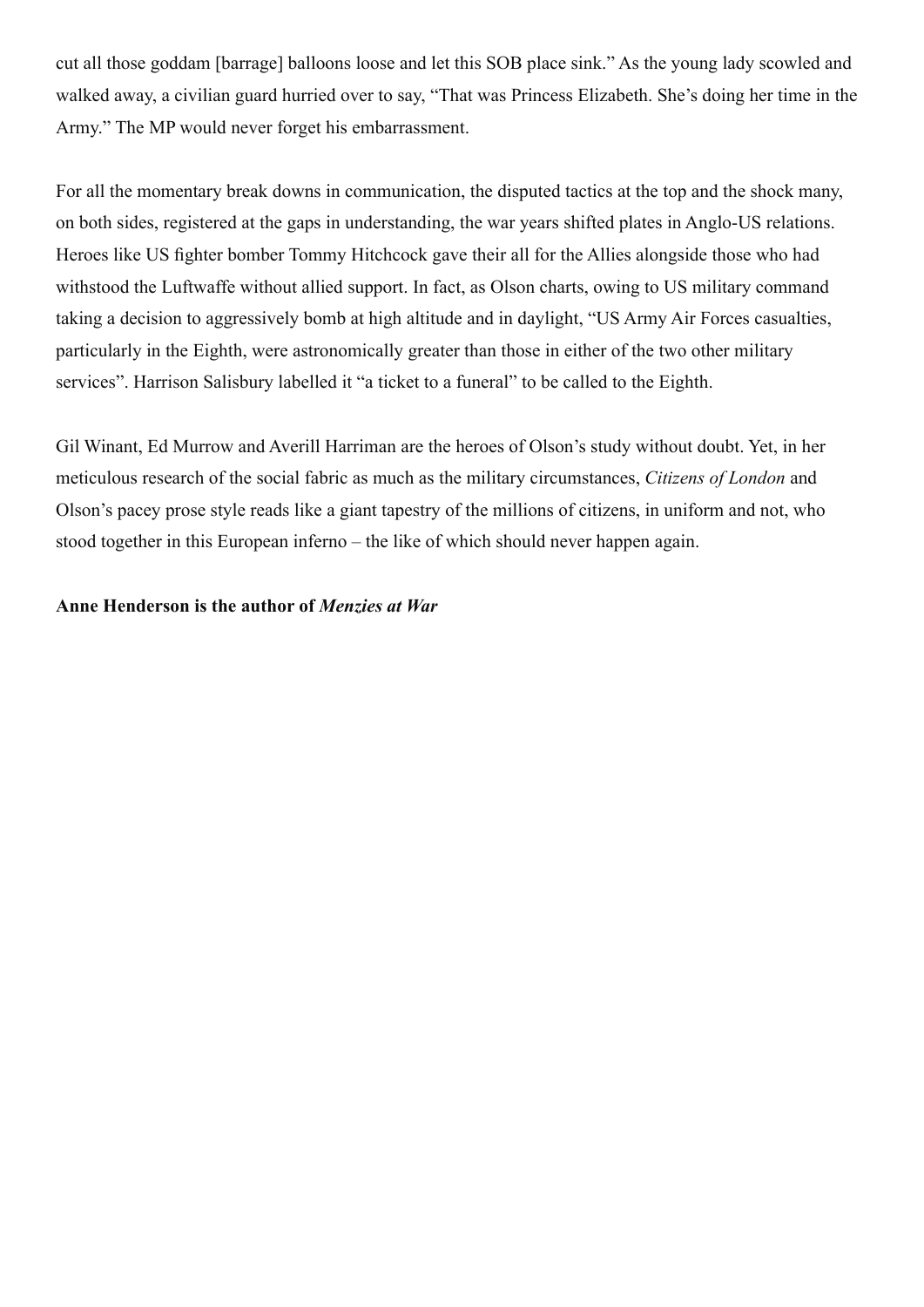#### **THE FALL OF TONY ABBOTT AS JACOBEAN DRAMA**

*The Road to Ruin: How Tony Abbott and Peta Credlin Destroyed Their Own Government by Niki Savva* Scribe Publications 2016 ISBN-13:9781925321401 ISBN-10:1925321401 RRP: \$32.99 pb

*Credlin and Co: How the Abbott government destroyed itself by Aaron Patrick* Black Inc 2106 ISBN: 9781863958097 RRP: \$29.99 pb

#### **Reviewed by Dr Stephen Matchett**

Gallery journalism is now less the first draft of Australian political history as the altar on which politicians are either deified or demolished. Whatever scholars write, it is rarely for an audience outside the academy. This means the West Wingeratti, who yearn for politics as theatre where policy is all that is prurient, get their take on political history from journalists who think a study of record is an ultra-long colour story with added op eds and footnotes.

There is nothing wrong with this; it is what journalists do and they are hardly crowding out political historians who are actually interested in writing about politics as it is practised, as distinct from the moral failures of politicians and the people who elect them. Australian political history is yet to be blessed with scholar storytellers like Ron Chernow on Alexander Hamilton and Robert Caro on Lyndon Baines Johnson, whose mastery of the archives is matched by a talent for insight and entertainment.

But journalism isn't history, if only because immediacy is inimical to the analysis that depends on the passage of time. With less than six months since Mr Abbott lost the support of his party it is way too early for the dust to settle and for the meaning of what happened to emerge.

The problem is it probably won't and the first takes on what happened will become the reports of record. Niki Savva's *The Road to Ruin: How Tony Abbott and Peta Credlin destroyed their own government*, Aaron Patrick's *Credlin and Co: How the Abbott government destroyed itself* and Wayne Errington and Peter van Onselen's *Battleground* (Sydney Institute Review, February 2016) all argue Mr Abbott was brought down by listening too much to his chief of staff Peta Credlin and too little to anybody else.

In these three books, Tony Abbott's fall is presented as a Jacobean drama – a leader places all his trust in an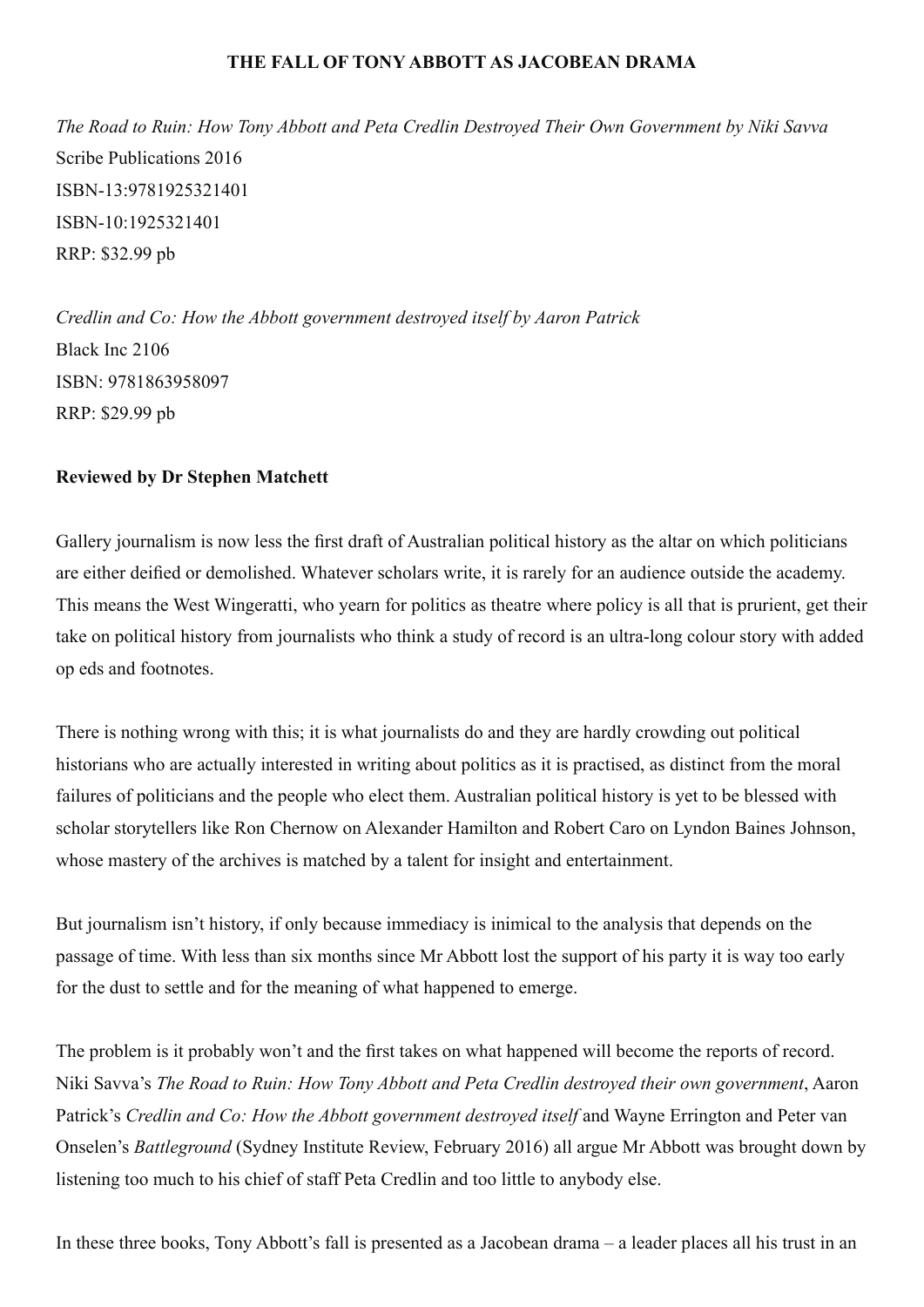advisor who ruthlessly excludes all her rivals. When other courtiers, sorry colleagues, cannot bring her down they turn on him.

But this isn't *The White Devil*, it isn't even *House of Cards*. Nobody gets knocked off and the worse thing anybody accuses Mr Abbott of is weakness and a blind faith in his chief of staff. And, the worst Ms Credlin is accused of is a towering temper, a jealous disposition, a political judgement as strong as it is flawed and an avaricious appetite for power – which hardly makes her unique in politics from a P&C to the PMO.

People not getting on is no inevitable impediment to governing – as Doris Kearns Goodwin demonstrated in *Team of Rivals*. Abraham Lincoln managed to win the Civil War with an executive made up of men who variously hated each other and thought he was a dill.

For people who work in or whose work is watching politics, it is easy to mistake office gossip for governing. What journalists who present themselves as insiders miss, in writing about politics as endless counting of numbers, shafting of opponents and shifting of positions is the real reason why prime ministers fail – they are just not up to the job. Not the ingratiating and intimidating, obfuscating and announcing that professionals who see every news cycle as what must be won to survive, but the real task of governing which is ensuring the needs of the people are met and their wishes obeyed.

Politicians, including some who even believe it, say that good policy is good politics. But this works both ways. Policy unimplemented is pointless. Those who focus on accumulating power and dispensing patronage and who work hard at keeping the trains on time are empty suits. So are ideas merchants who talk up a great policy proposal but cannot implement it. Nothing annoys the electorate more than a grand idea that is easily knocked off, less by those who oppose it than for want of detail on how it will work.

Kevin Rudd had guile by the gallon, Julia Gillard could count, give Tony Abbott a message and he would never tire of delivering it. They failed not for a lack of tradecraft, or even people skills. Ms Gillard and Mr Abbott at least could always command the allegiance of many of their colleagues. They failed because in the end they did not have what it takes to be a proper prime minister, an awareness of the country's problems, policies to address them, the ability to implement their plans and the maturity required to keep the confidence of the electorate.

The message from Nikki Savva and Aaron Patrick's books is that Tony Abbott could not make the transition from a competent minister and brilliant opposition leader to lead the country. But it is a message, especially as told by Savva, which is lost in a record of personality failings and plain bad manners.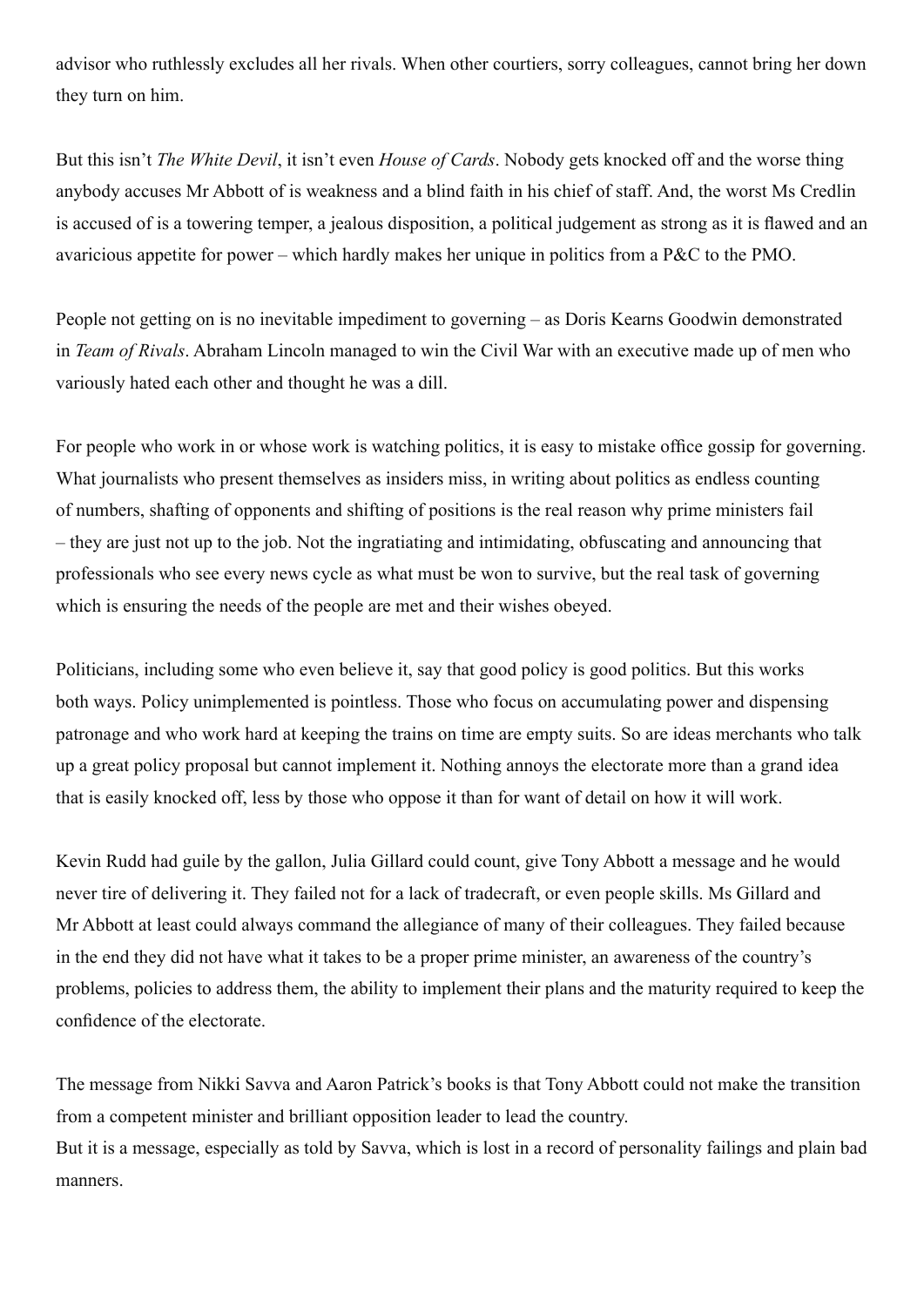All three books on the end of Abbott make one fundamental error in explaining his failure; they fall for the excisionist fallacy, the idea that removing a troublemaker will solve an organisation's problems - and didn't that work well for the federal parliamentary Labor Party when they rolled Kevin Rudd.

In fact, both Savva and Patrick make it clear that the paramount problem for the Abbott Government was not Ms Credlin, assuming she was a hindrance. Rather, it was (in one part) what the prime minister either did not see or allowed her to get away with and (in another) the government's inability to stick to, and sell, the 2014 budget repair narrative. In a third, it was Tony Abbott's character.

For all the cruel delight her enemies took in Credlin's fall, there was much more to Abbott's demise than a rude chief of staff.

Savva's treatment of Credlin's personal qualities and political capacities was always going to generate media attention, an arsenal of anecdotes and examples of alleged mal-administration and mean-mindedness saw to that. Savva's case against Credlin is built on three foundations; her personality, her relationship with the prime minister and her work.

That Niki Savva does not like Peta Credlin is clear from the start. The book is awash with examples, some sourced, most not attributed, of cruel and controlling behaviour of pushing and punishing staff, of variously instructing and ignoring MPs and ministers, of obsessive assertions of authority. One source compares her to Wallis Simpson; another named staffer says she was more in the style of Lady Macbeth.

But while she may have got away with metaphoric murder in the way she dealt with people, Peta Credlin was not the first political COS to be rude and ruthless. Sad to relate, the Leo McGarrys are always part Malcolm Tucker.

And yet, while Savva acknowledges some people got along with Credlin, including Christopher Pyne, her failures as a manager and colleague are relentlessly recounted, with no explanation. There is even speculation as to how a woman so lacking in empathy and courtesy rose to such a powerful position. This leaves Credlin incomplete as presented. There are ample individuals everywhere who think others exist only to serve them but most such people either learn to hide their self-obsession or never rise from the ruck. Given Savva's thesis that Peta Credlin played a big role in Tony Abbott's fate, a bit about her background and what shaped her conduct would have helped.

The second criticism of Credlin is her relationship with Tony Abbott. This is what the media seized on. But for all the speculation about the nature of the relationship, Savva was careful in what she wrote, leaving readers to imagine the implications of some of the incidents she described. That Peta Credlin bought matching luggage for her and the then PM inscribed with their initials will strike some readers as unusual in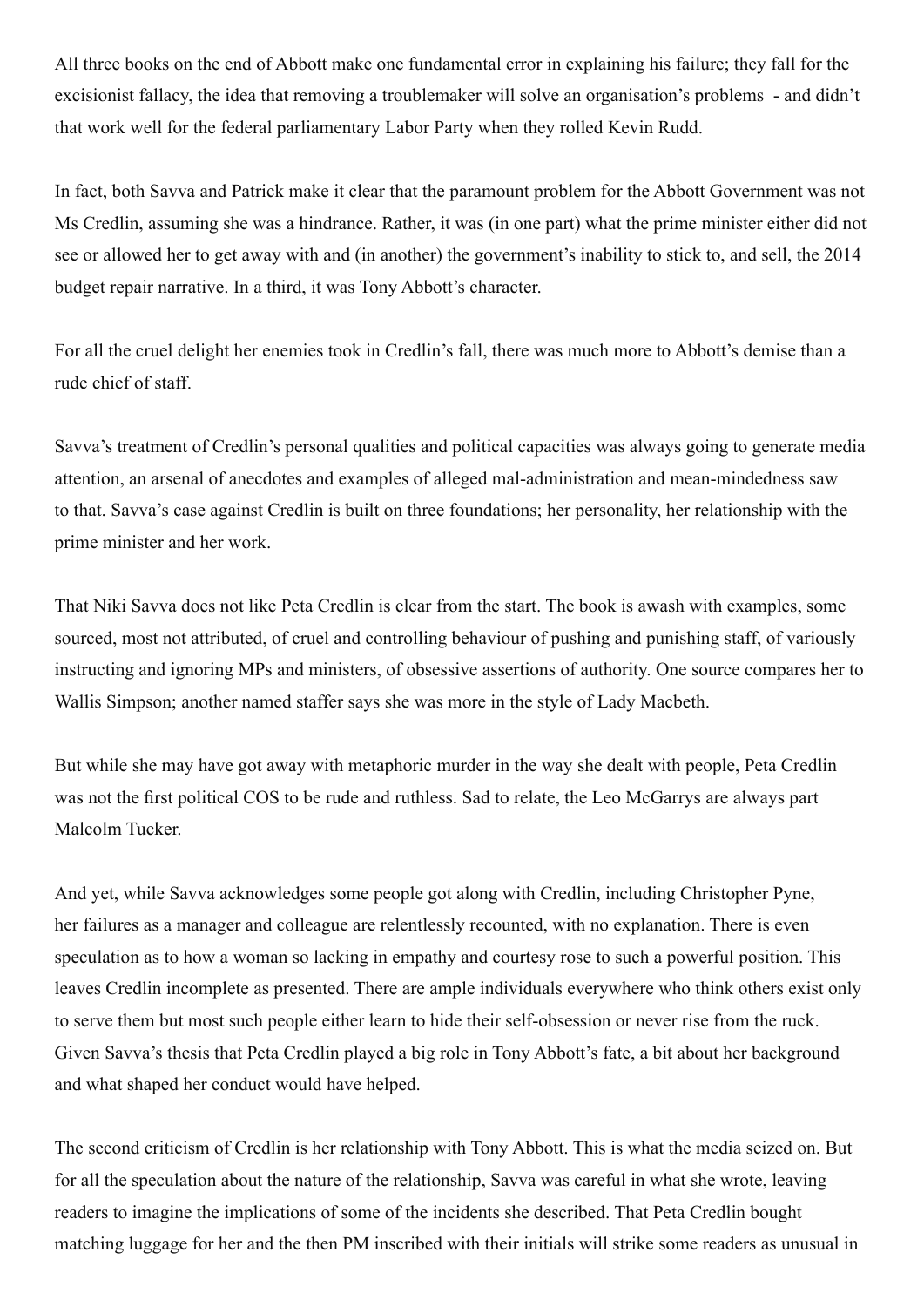a working relationship. That she spoon-fed, food that is, Abbott in public will cause others to cringe. Many may find the way she excluded Margie Abbott from an event plain rude. And people with respect for the office of prime minister will view the way Savva describes her talking to and about Tony Abbott as outright impertinence.

But the question, which Savva does address, is why TonynAbbott permitted all of it –in that she presents the most scathing opinion in a brutal book: "Even if she had offered to resign, he would not have allowed it. He would have been completely lost, so low was his opinion of his own abilities." (74)

Says who? Says no one attributed as talking on or off the record. As such, this stands as an unsupported assumption. Many people who have known Tony Abbott will assert that he did a very good job over many years of covering up any lack of confidence.

Credlin's third failure, according to Savva, is that she wasn't much good at the three elements of her job - people, politics and policy. The book is awash with anecdotes about her treatment of staff and the way she was rude to MPs and ministers. And there is no doubting that her behaviour, and the prime minister's acceptance of it, cost him support. But if her policy acumen and political ability had been as strong as her people skills were weak, it would surely have been a case of two out of three not being bad. However, Savva makes it plain that none were any good in government. While she ran a disciplined opposition, this did not translate to the tougher task of governing: "The volatility, the questionable judgement, the unnecessary meddling at every level, not only made for a dysfunctional office, it filtered through every nook and cranny of the government." (44)

Scathing stuff, typical of the many judgements in the book which are mostly based on what staffers and MPs told Niki Savva – which raises the question asked, and then answered by many in the media, should she have asked Abbott and Credlin to reply.

The answer depends on perceptions of the book's purpose. If it is a super-long news feature, a form that presents balanced evidence for readers to make their own judgement Niki Savva should have. Even if her two subjects declined to speak, even if they demanded rights of reply and provided rebuttals that Savva found unconvincing, the record is not complete without their versions.

But if this is intended as history then Niki Savva can present the evidence as she sees it and make a judgement.

Which is what she has done – this is victor's history, a chronicle of why what occurred was politically inevitable. The book's greatest strength is the war diary of the Turnbull challenge. The narrative of Malcolm Turnbull's "group of eight" building support, counting numbers, creating opportunities and finally deposing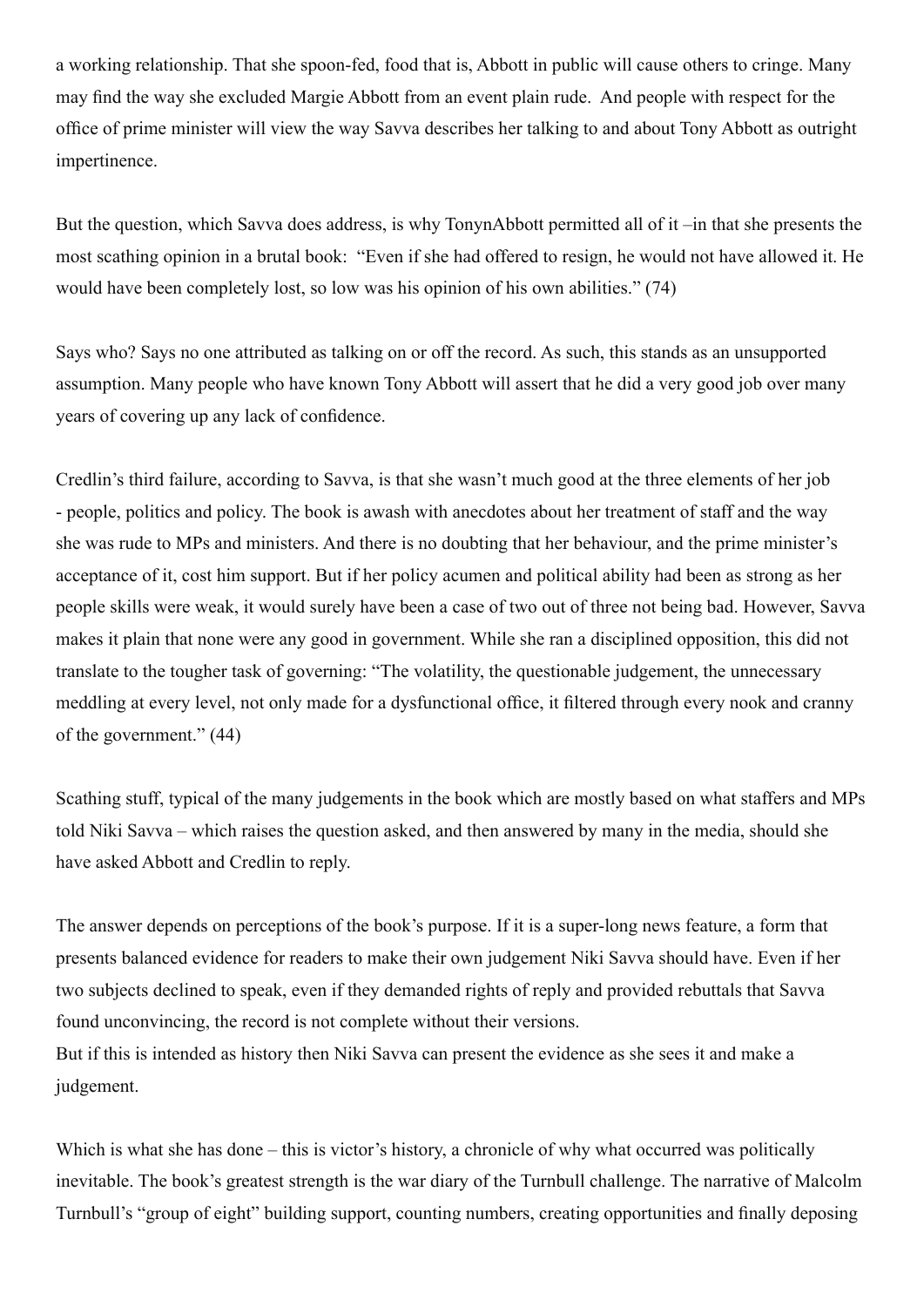Abbott is written mainly from their perspective. For people planning a coup in any organisation immensely entertaining it is too.

However, this partisan tone disguises Ms Savva's achievement in making her book more than a true-politics thriller, a story soon to be forgotten as the caravan of crises that is Australian politics in this unsettled era of leaders not lasting rolls on.

In fact, Savva has a point to make that all should heed - the Australian political system has not failed, individuals in politics have:

*There had been a lot of tosh said and written about how the system was broken, that reform was now nighimpossible, that the revolving door of prime ministers – with Abbott making it five in six years – was proof that something was profoundly wrong. Well, there was something profoundly wrong with the system: the quality of the people in it.*

*Between late 2007 and 2013, the "system" threw up three deeply flawed and deficient individuals who became prime minister, then the system rose up to reject. The fact that this could happen is proof that it works well, that it does the job that it was designed to*. (293,295)

Rather than anecdotes of bad manners and worse judgement at the heart of Tony Abbott's government this is what is worth remembering in Niki Savva's book. The electorate's political sense and demand for good government are the automatic stabilisers of Australian democracy and leaders who cannot keep the ship of state steady are not missed when one way or another they go over the side to disappear beneath the boundless sea of politics.

But while there is no faulting Savva's faith in the political system, her victors' history is not the book that historians will turn to for a sense of how close observers viewed the fall of the Abbott Government. On the basis of what is published now, that will be Aaron Patrick's *Credlin and Co*.

This is much more an observer's than insider's book. While Aaron Patrick is clearly connected with Liberal Party people, obviously providing examples and ideas, he still relies on the clips and commentators for material. This is no bad thing - in writing about events with consequences still to unfold, distance can lend detachment. While Niki Savva's criticism of Abbott and Credlin is relentless, Patrick puts their performance in a broader context. There was more going on in the Abbott Government, he shows, than struggles for access to the prime minister.

Overall however, Patrick's thesis is similar to Savva's – "it is an incredible, unique story of a man and woman who tried so hard to hold onto power that they destroyed themselves." (8) He writes the familiar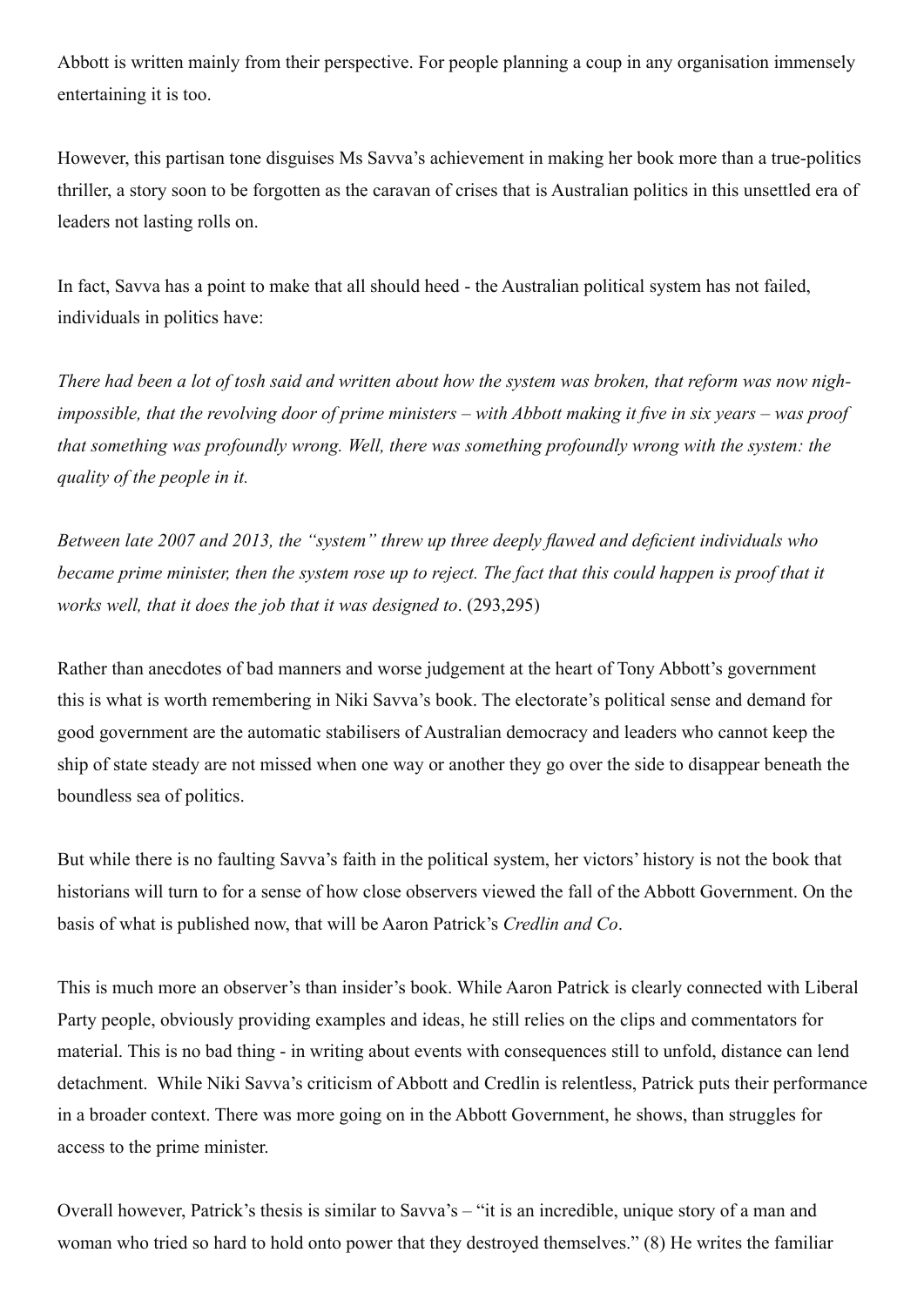story of the desperately unwise attempt to control Julie Bishop. He suggests that making an enemy Arthur Sinodinos "was the stupidest thing (Credlin) ever did". There is also an extraordinary and far less widely known description of the PMO getting involved in defence planning, including selecting the replacement of the Collins class submarines.

But the tone of Patrick's examples is more measured and his case more nuanced. Peta Credlin is not painted as malicious but in many shades of grey. While she was hated for her veto over appointments to ministerial offices, if her boss had survived this may never have come up, or at least been seen as a prudent stop on nepotism.

There is also a bit about her background, hardly enough to understand but sufficient for readers to get a sense of what shaped her. And while she is not made out to be a monster neither is she assumed to be utterly inept. In fact, she is presented as running a good office, at least in part, and with the "confidence, humour and conversation" to get on with blokes, especially older ones.

Despite the title, *Credlin and Co* is really about Tony Abbott's failures, which shaped his relationship with his chief of staff:

*Credlin allowed Abbott to be who he wanted to be: the good bloke, the philosopher, the weekend fire-fighter, the surfer, the orator, the man of action. If Abbott was a natural leader, it could have worked. But he lacked the most important attribute of all: judgement.* (19)

Credlin, Patrick argues, only became a target when her boss was in trouble.

Patrick's examples of this absence of judgement include the Prince Philip knighthood, which was all Tony Abbott's own making – there is no mention of Credlin being involved. His almost all male cabinet and making himself minister for women, was "one of the biggest jokes of his government". And he did not treat ministers with respect. Above all, Patrick presents Abbott as a man out of touch with the country he failed to lead.

*His failure was innate. Abbott was unable to lead modern Australia because, in outlook and values, he wasn't a modern Australian. Even though he surfed, fought bushfires and walked like he had just got off a horse, Abbott's political consciousness and personal values stemmed from 1950s England, the country and era of his birth. In effect, Australia was led by a foreigner: a man out of sync with the nation's aspirations, values and sense of place in the world. … He believed too much in an Australia that didn't exist anymore: an Anglo-Saxon Australia of Sunday church, white wedding dresses and male bonding on the sporting field and at the bar.*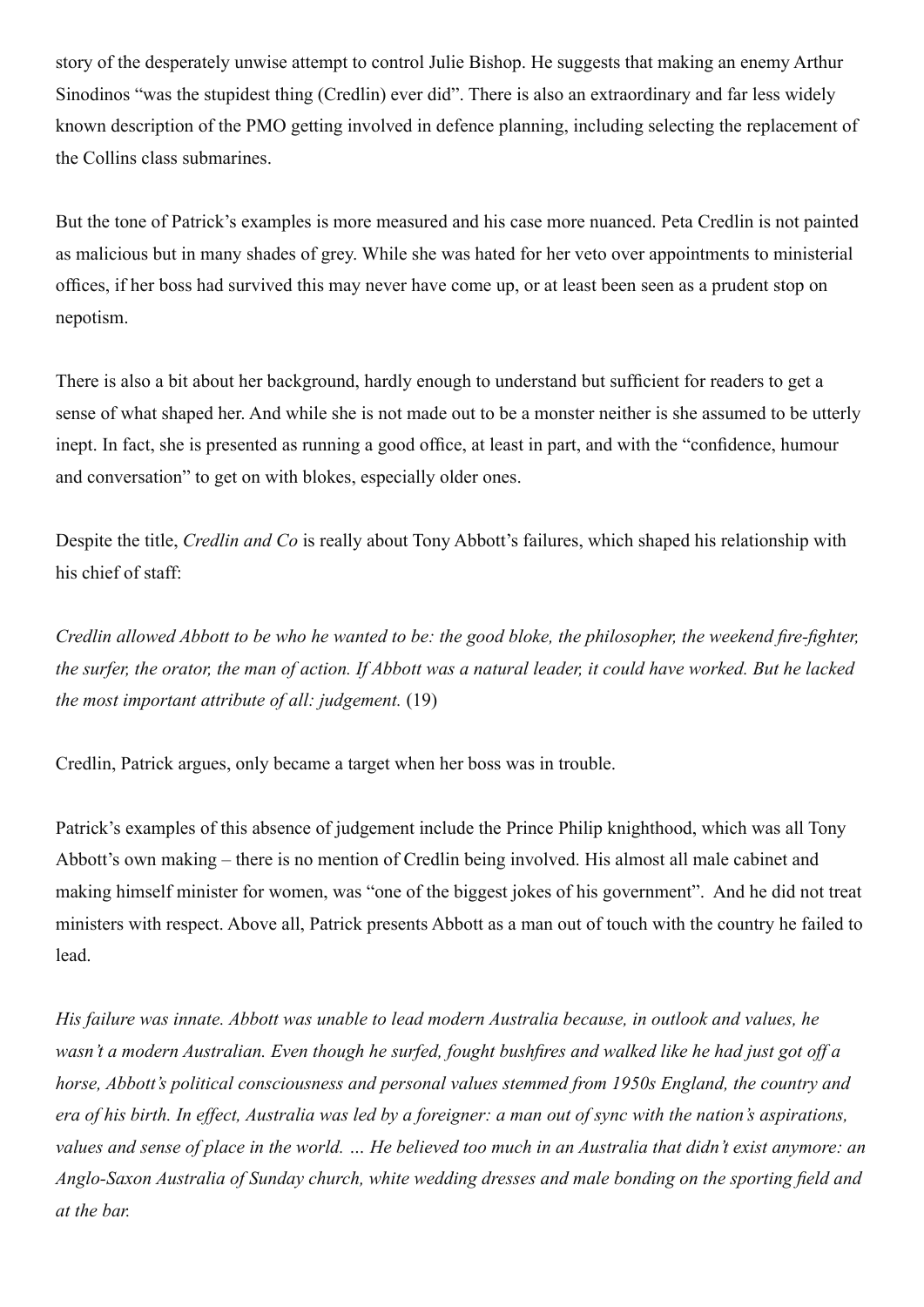<span id="page-13-0"></span>This is less a stretch than nonsense on stilts; a view from the urbane world of journalism, written from behind what John Black calls the goat cheese curtain.

Certainly a bunyip knighthood for Prince Phillip was widely considered an Anglophile anachronism but otherwise there is nothing especially eccentric about Abbott's belief in family and community. As for religion, worship is strong in Australia; it's just that many of us go to mosque, temple or synagogue. In fact, Patrick knows why a slim majority of the parliamentary Liberal Party decided Abbott had failed as prime minister – it was not because he was a social conservative, it was because he could not convince the electorate that he was up to the challenges of change.

*He wasn't interested in economics. He wasn't a great compromiser. He wasn't an effective communicator. Possibly worst of all, he didn't seem to believe in the case for overhauling the economy – a step taken by every successful prime minister in modern Australian history.*

We will never know whether the voters would have judged Abbott that way – but if he had led the coalition to defeat in this year's election there is nothing in either of these two books that makes a completely convincing case that his chief of staff would have been *a* cause, let alone *the* cause.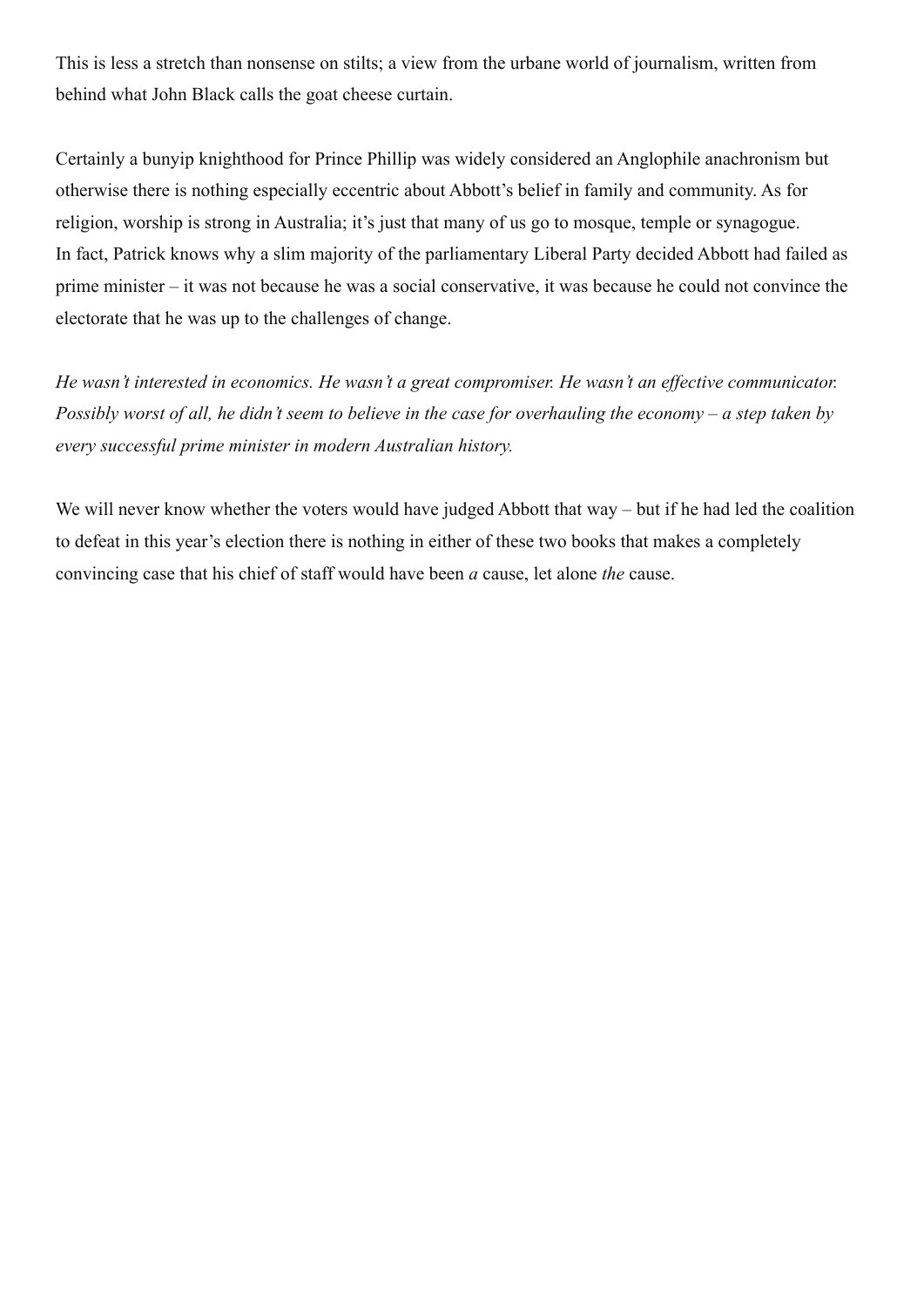#### **NOT JUST A FUNNY LADY – REMEMBERING NORA EPHRON**

*Nora Ephron: The Last Interview and Other Conversations*

Melville House 2016 ISBN: 9781612195247 RRP: \$30 pb

#### **Reviewed by Anne Henderson**

It's a slim volume – 84 pages and a Sunday morning's easy reading. Just four in-depth interviews with one of America's greats among journalistic and movie world achievers - Nora Ephron, the warm, witty lady with the withering eye and comic sense of life's limitations. Scriptwriter for *When Harry Met Sally, Silkwood, Sleepless in Seattle*, among many others*,* and director of *Sleepless in* Seattle and *Julie & Julia,* also among many others. Also nominated for and a winner of a number of awards for scriptwriting.

Ephron's lack of sentimentality was her trademark, as in her view of marriage that it took away small distractions, interruptions in her day – "[marriage] frees you from all that energy that you use to put into dating. You can put it into work. You don't have to worry who is going to take you to the dinner party tomorrow. It takes time to be single, it seems to me," she told Michael S Lasky for *Writer's Digest* in 1974.

For all that, it would be the breakup of her second marriage in 1979 (*The Washington Post's* Carl Bernstein of Watergate fame) which would popularise her name globally when she turned the experience into the novel *Heartburn* – later made into the movie of the same name starring Meryl Streep and Jack Nicholson.

Growing up with parents who were renowned Hollywood script writers – Henry and Phoebe Ephron – Nora had a pedigree to die for in taking on a journalistic career and later moving into films. Her surroundings in LA, however, were never to her liking as a child and, after graduating from Wellesley, she based herself in New York writing for newspapers and magazines on poor rates of pay – a start she would later thoroughly recommend rather than film school for would-be screen writers.

These four interviews in *Nora Ephron: The Last Interview and Other Conversations -* done in 1974, 2007, 2010 and 2012 - give a snapshot of a life of energy and artistic pioneering at the very heart of America's elite.

Ephron came to script writing in the early 1980s after cutting her teeth and extending her experience covering stories as a freelancer across the globe. "At thirty-two, Nora Ephron is everywhere and it didn't take her very long to get there," starts Michael Lasky – and it's only 1974.

Already she had published a collection of her writings titled *Wallflower at the Orgy* – a title that would echo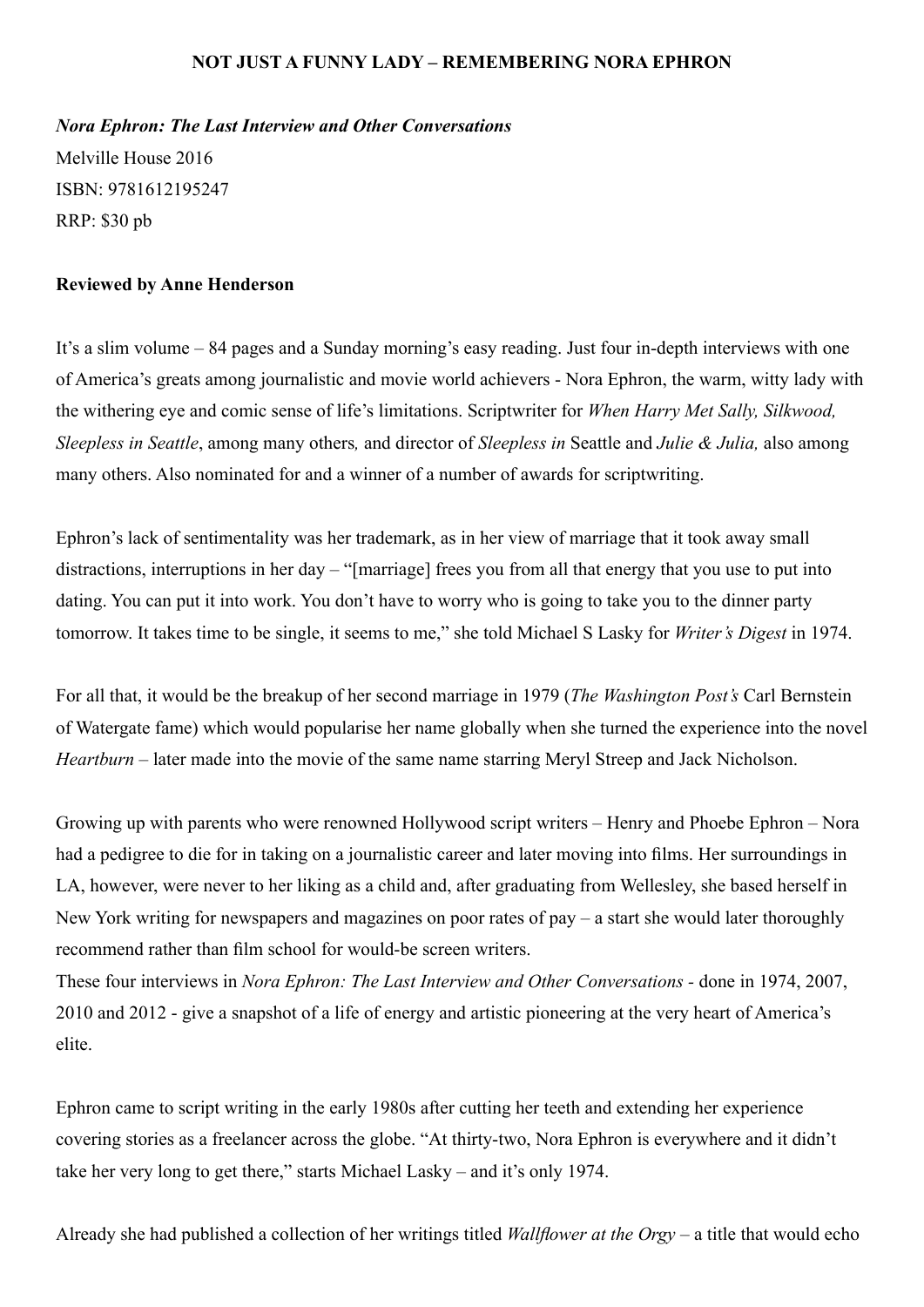<span id="page-15-0"></span>years later after her marriage to Bernstein collapsed and she had worked out the identity of "Deep Throat" as being Mark Felt. No matter whom she told, they never believed she could know. Even though she had seen Bernstein's notes and guessed correctly. Only the Bernstein sons ever realised their mother had it right. In the male environment of Washington politics, Ephron was indeed something of a wallflower, despite her brains and intellectual and creative talents.

Moving through male environments was Nora Ephron's lifetime endurance course, but one from which she took away quite a few glittering prizes. Asked about this and the way women have had to hurdle higher barriers in the screen writer/director field, Ephron at no time plays the victim in her interviews. Her choice is firmly her own:

*… it was so clear in my house that we [sisters] were all going to end up being writers. And that my extremely powerful, albeit eventually fairly wacky, parents would be disappointed in us if we weren't. And since our mother was a writer, you know, it all seemed like maybe this could be done, to me."* While recognising the odds were stacked against women in journalism - "there was a tremendous amount of competition among the handful of us that were climbing the greasy pole … There was never any sense that there was room for all of you" – Ephron wasn't one to wait to be asked. As she explained it to Kathryn Borel for *The Believer* in "The Last Interview" in 2012:

*… there's no question I really wanted to be a newspaper reporter. And I really wanted to get a movie made. And I really wanted to direct a movie. If you don't want something it's hard – in the movie business, especially. Sometimes I speak at film schools, and I speak to rooms of women. And they're very nice, but you can see that they don't understand that it takes this huge amount of will and energy for anything to happen.*

It was never Ephron's style to complain about the poor statistics on women filmmakers, directors or script writers. Her answer to those who came looking for comment was to avoid them and "write the next movie and try and get it made." As she recollects her parents and their achievements, it is clear Ephron's mother was her spur:

*… if you have a mother who's as powerful as ours was – and as simultaneously withholding – or powerful on account of that … part of your ambition comes from a desire to please her. Long after she's on the planet, by the way.*

Ephron came to see her life in stages moving across her adult life. Each decade she moved to another level. But through all of that, the Ephron humour and take on life remained much the same. Her obsession with small details kept her touching both the big issues and the tiny ones in any ordinary life. In her interview with Kerry Lauerman for *Salon*, in November 2010, she shifts from considering the ultimate big question of God and death to advising on how to order her favourite Nate 'n' Al's hot dogs – online and posted. This is Ephron classic and she never fails.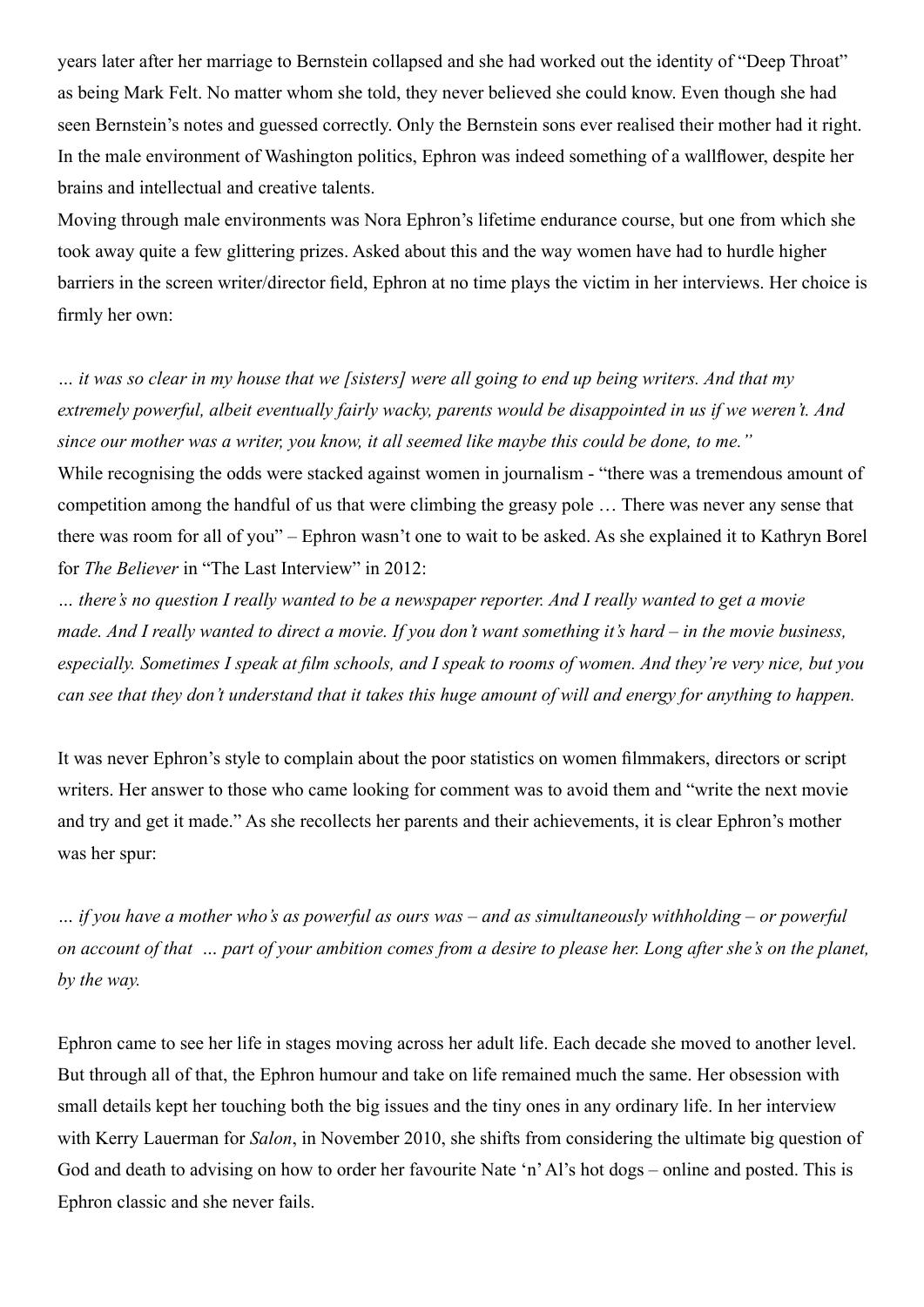For the Nora Ephron fan, *Nora Ephron: The Last Interview and Other Conversations* is a delicious *petit fours* alongside a double espresso. For those who haven't followed Nora Ephron, the volume is a wonderful appetiser before a really good read of her best.

#### **Anne Henderson is Deputy Director of The Sydney Institute and author of** *Menzies at War*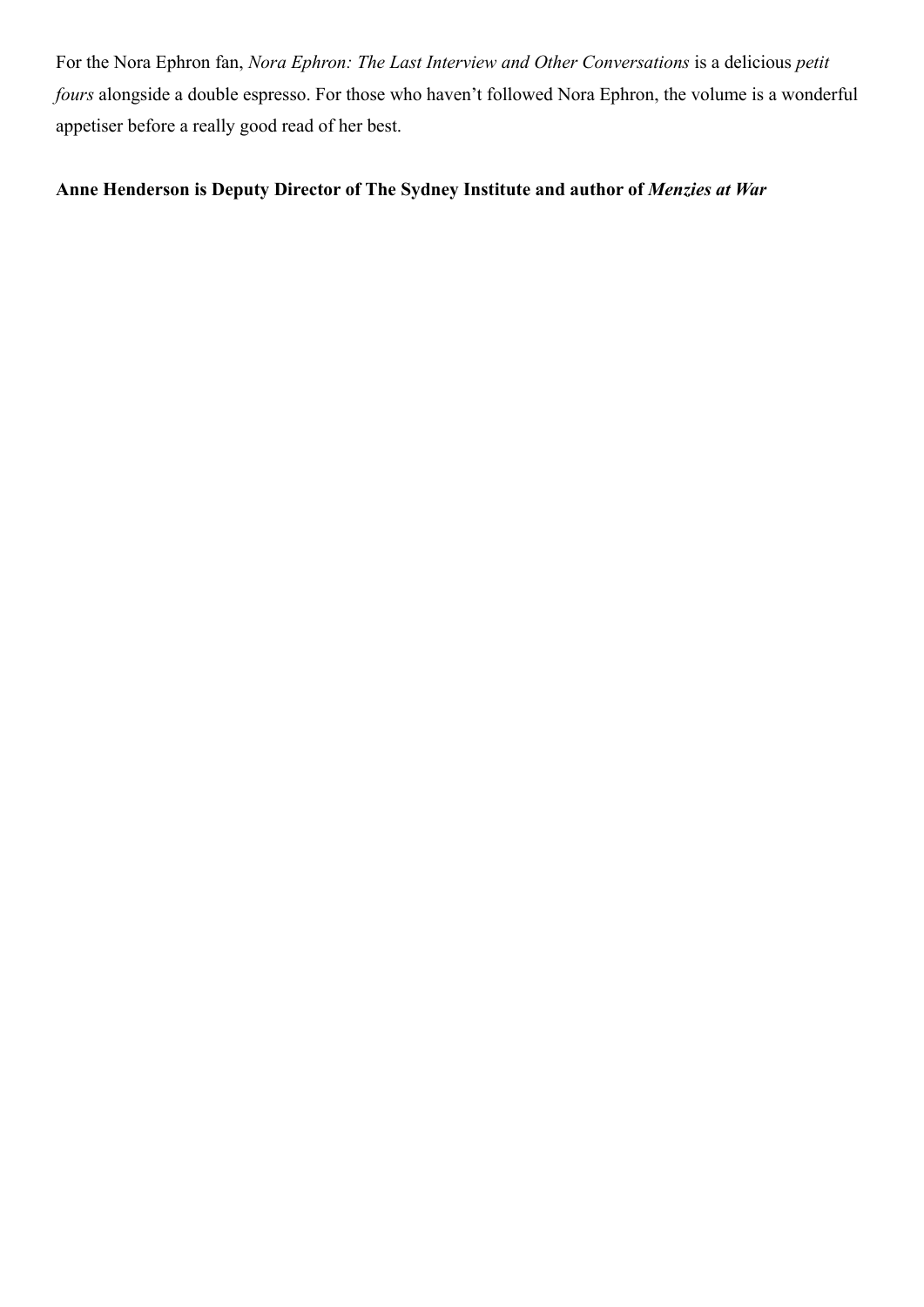#### **MURDER MOST FOUL: IN MELBOURNE & SYDNEY**

#### *Certain Admissions: A Beach, A Body and a Lifetime of Secrets*

By Gideon Haigh Penguin Australia 2015 ISBN-13:9781743485958 ISBN-10:1743485956 RRP - \$32.99

*Kidnapped: The Crime that Stopped the Nation* By Mark Tedeschi QC Simon & Schuster Australia 2015 ISBN 9781925310221 RRP - \$32.99

#### **Reviewed by Gerard Henderson**

I was too young to remember the brutal murder of Elizabeth Maureen Williams near the Albert Park Life Saving Club on Melbourne's Port Phillip Bay. The date was the evening of 27 December 1949 or the early morning of the following day. The victim was 20 years old. But I well recall the controversy the case caused as her convicted murderer, John Bryan Kerr and his vocal supporters, proclaimed his innocence throughout the 1950s, 1960s and into the 1970s. Some still believe that Kerr was wrongly convicted.

I well remember the murder of Graeme Thorne in Sydney on 7 July 1960. This crime horrified the nation. It was Australia's first kidnapping/murder and the 8 year old's body was not discovered until around six weeks after his death. It appears that only the public defendant, Frederick Vizard QC, believed that his client Stephen Leslie Bradley was innocent.

In *Certain Admissions: A Beach, a Body and a Lifetime of Secrets*, Melbourne-based journalist Gideon Haigh has written an essentially empirical account of the Williams murder. There were three trials. According to one of Haigh's sources, the jury in the first trial voted 10 to 2 that Kerr was guilty beyond reasonable doubt. In the second, the jury decided 8 for guilty and 4 for not guilty. At the time in Victoria, unanimous jury verdicts were required for convictions or acquittals. At the third trial in September 1950, the defendant was found guilty and sentenced to death. This was commuted to life imprisonment and Kerr served just over 12 years in Pentridge Prison. He was released on bail in May 1962.

The author located a jury note which suggests that the jury at the third trial agreed on a murder finding once it was established that a recommendation for mercy could be made. This was an indication that the jurors did not believe that the defendant should be executed and were reluctant to bring in a murder verdict without a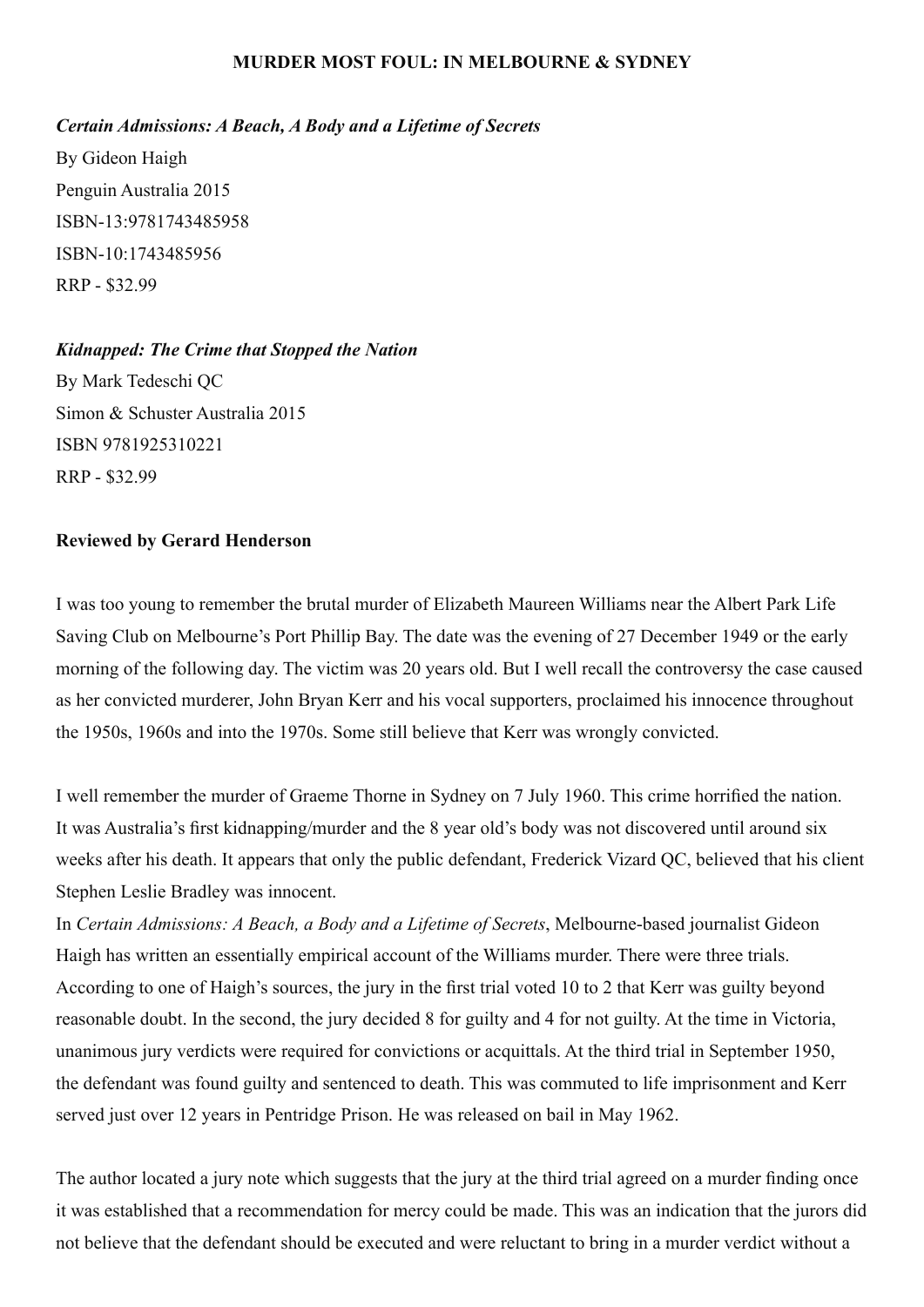recommendation for mercy.

By the standards of his time, John Bryan Kerr was a celebrity defendant. At the time of the murder at Albert Park beach, he was aged 24; his victim was 20. Kerr did not come from a well-off family but he did attend Scotch College – which, these days, would be described as an elite private school. Kerr was a good looking man who dressed impeccably. After leaving school he became a radio announcer who found work in Hobart and parts of Victoria.

In the 1950s and 1960s, the Victoria Police's homicide squad was known to manufacture confessions. The only evidence of Kerr's guilt turned on a brief confession which he signed in the early hours of 29 December 1949. The evidence suggests that Miss Williams was sexually assaulted but not raped. It appears Kerr flew into a fit of rage when his advances were rejected. Kerr's (alleged) words were transcribed by Detective Bluey Adam. Apart from this confession which Kerr denied giving to Adam, he always proclaimed his innocence – including in his evidence to the Supreme Court of Victoria. In the late 1940s, Victoria Police was not all that interested in forensic evidence – certainly there was none in this case. It was not until the early 1960s, in the Graeme Thorne murder case, that forensic evidence began to play an important part in police investigations.

Yet there was much circumstantial evidence – and circumstantial evidence can be compelling. Reading *Certain Admissions* you get the impression that Gideon Haigh believes that Kerr should have been acquitted since his guilt was not established beyond reasonable doubt. However, this view is tempered by a contemporary document, discovered by the author, where Maxwell Keetley – a one-time policeman and former school mate of Kerr – declared, some years after the trial, that Kerr had told him of his guilt. In a discussion which took place at Pentridge shortly after the murder, the defendant is alleged to have told Keetley: "They tell me that the nipple on her teat was bitten off…I know I knocked her around pretty badly but I don't remember doing that." One former girlfriend of Kerr testified to his rough behaviour during sexual intercourse with a fetish for biting.

The case against Kerr was compelling. He knew the Hobart-born Beth Williams vaguely when they met by chance under the clocks outside the Flinders Street Station – they had previously met at the Hobart radio station 7HO. He was with her in the vicinity of Albert Park Beach on the night/morning of the murder and he had a record of aggressive, sudden attacks on people he knew who happened to upset him. In short, Kerr was a thug. A well-educated and well-dressed thug, but a thug nevertheless.

Kerr became something of a star prisoner due to his role at Pentridge Prison in debating (which was encouraged by authorities). I knew several people who had debated against Kerr during his prison days or who had been recipients of vote-of-thanks following a talk at the jail. The list included the lawyer and later politician Alan Missen, Essendon football star John Coleman, film director Stanley Kramer, athlete Herb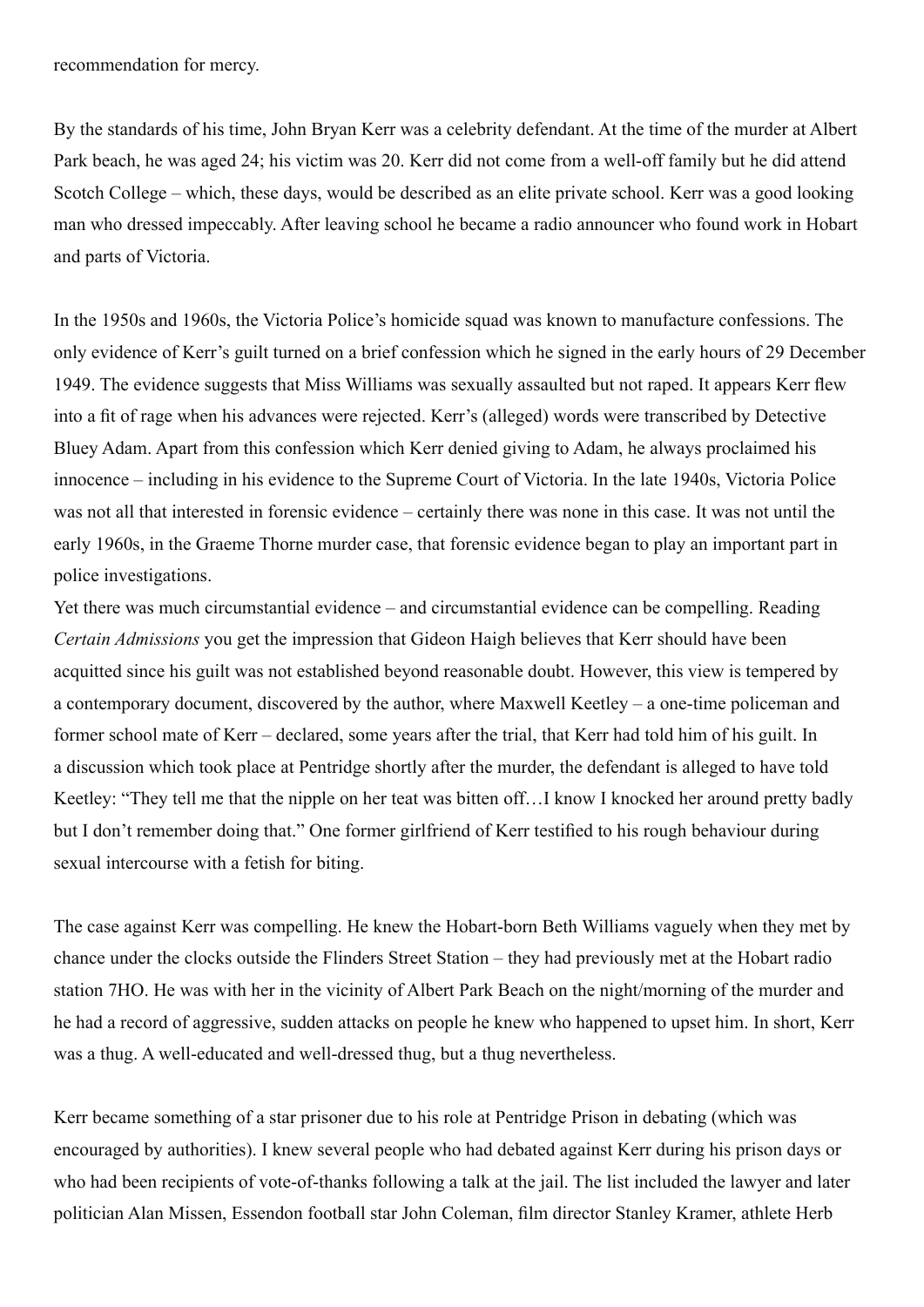Elliott and writer Alan Marshall.

Due to his level of education, Kerr dominated in intellectual pursuits while in prison. But those who were closest to Kerr at Pentridge – wardens and prisoners alike – disliked him intensely. There is evidence in *Certain Admissions* that Kerr could have been responsible for the murder of one other woman, his one-time young girlfriend Kerrie Williams whom he met after discharge from jail. She died in mysterious circumstances during the time when Kerr had changed his name to John Wallace. Needless to say, Kerr received support from the usual soft-on-crime suspects. Melbourne University academic Pansey Wright organised a petition signed by academics and lawyers attesting to the convicted murderer's alleged innocence. It was dismissed by authorities. No member of the left intelligentsia seemed to care about the late Beth Williams. The left-wing newspaper *The Argus* also proclaimed Kerr's cause until its demise in 1957. Kerr died of natural causes in November 2001 at age 76.

In *Kidnapped: The Crime that Stopped the Nation,* NSW's senior crown prosecutor Mark Tedeschi QC covers the 1960 brutal kidnapping and murder of 8 year old Graeme Thorne. The author was born in the same year as the victim. Which serves as a reminder that, without murderer Stephen Bradley, Graeme Thorne would probably still be alive today – aged in his mid-60s. His younger sister Valerie lives in Australia. Which serves as a reminder that murder is a crime without end.

In *Certain Admissions*, Gideon Haigh sticks closely to the known facts. In *Kidnapped* Mark Tedeschi covers in detail all the evidence. But, as described in the book's preface, the author engages in what he terms "creative reconstruction". This enables him to present what he believes are the "thought processes, emotions and motivations that lay behind this egregious offence". By the use of this tactic, Tedeschi recreates what he believes that Stephen Bradley and his wife Magda were thinking and discussing around the time of the murder. Tedeschi also discusses what he believes were the thoughts of young Graeme and his parents Bazil and Freda Thorne.

The author is one of Australia's best known, and most accomplished, crown prosecutors. Consequently, Tedeschi takes particular note of what Bradley's prosecutor, Bill Knight QC, thought about the accused since he "had the benefit of hearing all the witnesses' first-hand and had direct access to the investigating police". Knight's thought can be found in Tedeschi's creative reconstruction.

Graeme Thorne died within hours of his kidnapping on his way to Scots College in Sydney. The Thornes were not wealthy but had spent much of their income on the education of their two children. Then, on 1 June 1960, they won the NSW Opera House Lottery. The £100,000 prize would be worth about \$4 million in today's money. Stephen Bradley wanted £25,000 of Bazil Thorne's winnings. The Thorne family was prepared to pay the ransom but, tragically, their son, unbeknown to them, was already dead.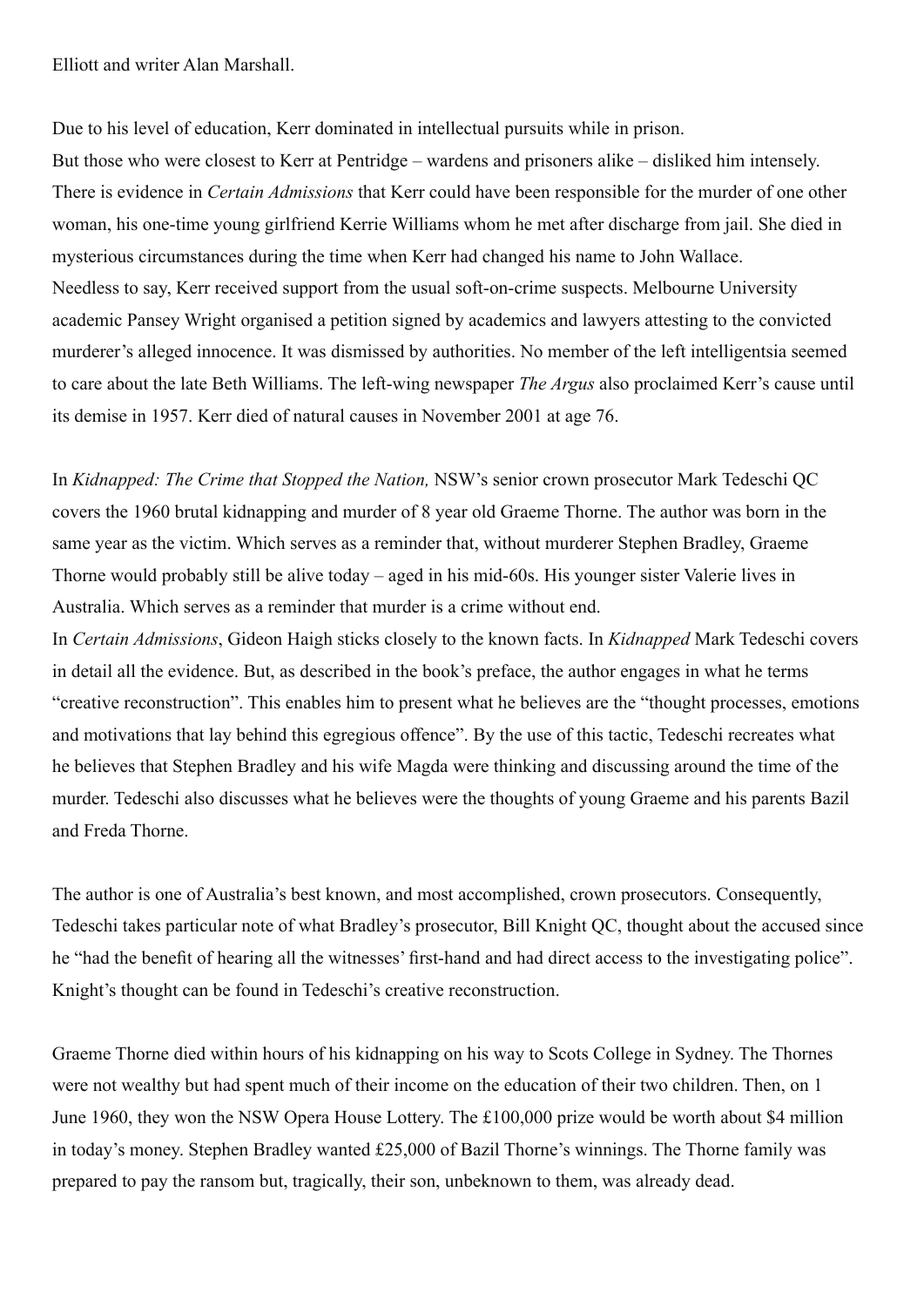<span id="page-20-0"></span>Like many murderers (including John Bryan Kerr), Stephen Bradley was a narcissistic liar. Upon arrest in Sri Lanka (then called Colombo) when attempting to flee to Britain, Bradley made a confession. But he soon repudiated it and never made any other admissions of any kind.

Like Kerr, Bradley was a thug. Before the Thorne murder, he almost certainly burnt a hotel he owned in the Blue Mountains in order to get the insurance. And it is likely that he murdered his second wife Eva Laslzo, gaining an inheritance in the process. Tedeschi believes that Magda Bradley, Stephen's third wife, was not involved in the kidnap/murder.

Graeme Thorne was kidnapped in July 1960. Initially NSW Police bungled the investigating by making what turned out to be false assumptions and by overlooking the testimony of persons who were acquaintances of Bradley. However, once Graeme's body was found, the forensic investigations were path-breaking and linked Bradley to the scene of the murder. Bradley hit Graeme on the head with a metal instrument and placed the victim in the boot of his car. Graeme died of asphyxiation. He was buried at Macquarie Park Cemetery following a service at St Mark's Church of England in Darling Point.

The jury took little time to find Bradley guilty of murder beyond reasonable doubt after a trial that lasted six weeks – remarkably short by today's standards. Bradley received a life sentence but died of a heart attack in Goulburn Jail in October 1968, aged 42, during a game of tennis. Unlike Kerr, Bradley was a popular figure among his wardens and fellow prisoners. Bradley went to his maker maintaining his innocence and without disclosing any details about Graeme's death.

Bradley was convicted on circumstantial evidence plus forensic evidence relating to material found on Graeme's body, at the scene of the crime and inside Bradley's car. A decade earlier, at the time of Beth Williams' death, access to such scientific evidence was not available to police.

Bradley was, and remains, a hated figure in Australian society for those who remember the Thorne case. However, there are still some commentators who burn a candle to Kerr and maintain his innocence. In fact, both cases demonstrate the value of the jury system. The jurors got it right about Bradley. And 30 out of 36 got it right about Kerr – even though it took three trials to get to a 12-0 decision. And the jury got it right in finding Bradley guilty of murder rather than the alternative finding of manslaughter.

Discussion of Bradley's conviction invariably, and understandably, focuses on Graeme Thorne. However, discussion on Kerr's conviction invariably focuses on the murderer. Gideon Haigh refers to Beth Williams as "small, plump [and] brown-eyed". Yet the only extant photo of Kerr's victim suggests that she was a normal looking girl for her generation – she was described by *The Argus* at the time of her murder as "pretty". Beth Williams was buried in Werribee Cemetery following a requiem mass at Our Lady of Mount Carmel Church in Middle Park.

Gideon Haigh and Mark Tedeschi have written compelling and highly readable accounts of two of the worst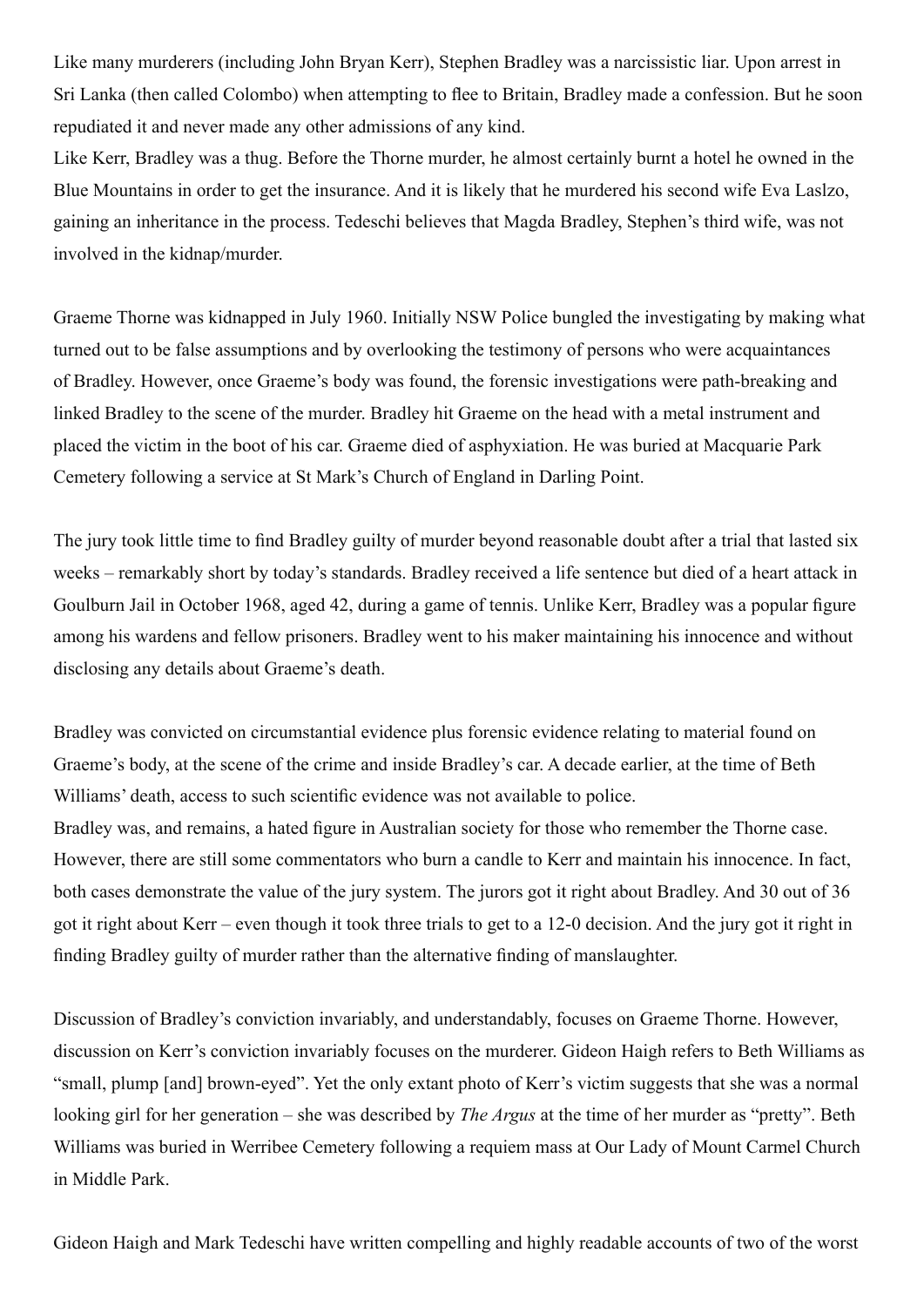crimes in twentieth century Australia. *Certain Admissions* and *Kidnapped* remind us that murderers are evil people without the slightest concern for their victims or their families. Both books contain an excellent series of photographs.

**Gerard Henderson is executive director of The Sydney Institute and author, most recently, of**  *Santamaria – A Most Unusual Man* **(MUP 2015)**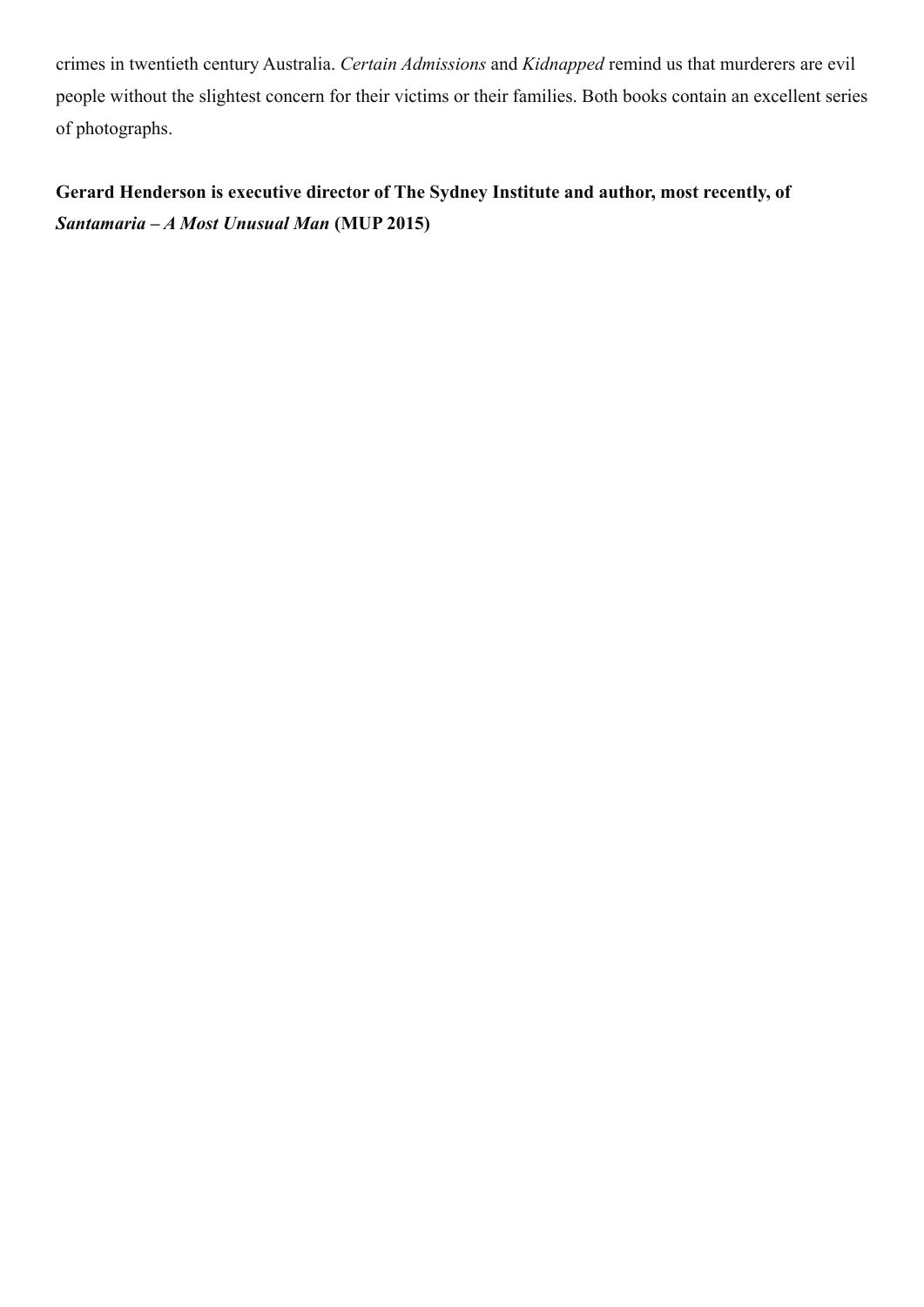#### **THE BIG BOYS FLY UP**

*Heartfelt Moments in Australian Rules Football* Ross Fitzgerald (ed) Connor Court Publishing P/L, 2016 ISBN: 9781925138948 RRP – \$29.99 pb

Reviewed by Paul Henderson

Ross Fitzgerald's book consists of his introduction, followed by 37 short accounts or essays about aspects of Australian Rules Football and an epilogue which considers the effects that weather has had on the game.

The 37 authors come from many walks of life including former players, administrators and coaches, past and present politicians, business leaders, academics, journalists, a cardinal, a publisher, authors and diehard supporters. Fitzgerald describes a diehard, true supporter as someone "never giving up or relinquishing one's team". While this may be true of supporters, some of the players and coaches who made contributions to this book certainly jumped around from club to club.

The book is of high quality. The essays are easy to read and are full of information. Most of them are punchy and to the point. They certainly reflect the highs such as new clubs being admitted into the VFL/AFL, as well as the lows such as the demise of Fitzroy and the transfer of South Melbourne. The enthusiasm of authors is notable but sometimes is not always justified. For example, St Kilda got into the 1965 Grand Final against Essendon by winning the second semi by only one point, whereas Essendon won both their finals by nine goals. St Kilda did not, as the author suggests, go into the Grand Final as "warm favourites".

One of the nicest features of the book was the number of authors who discussed what football meant to their own relationships or to the relationships of others. So people wrote about how football bound families together as they experienced the ups and downs of football clubs. Footy brought parents closer to their children; two authors remembered fondly the influence of their school coaches in Melbourne and Ballarat. The relations between fathers and sons were important, such as that between Bob Rose (Collingwood) and his quadriplegic son, Robert. Star players such as Peter Moore, Chris Langford, Tim Watson and Gary Ablett gave much support to their sons.

The book provides details about the introduction of new clubs from WA (West Coast and Fremantle), SA (Adelaide Crows and Port Adelaide), NSW (Sydney Swans and Greater Western Sydney) and Queensland (Brisbane Lions and Gold Coast Suns). Although some of these clubs took a while to gain success, nevertheless their supporters remained fiercely loyal. Many authors discuss the showdowns between their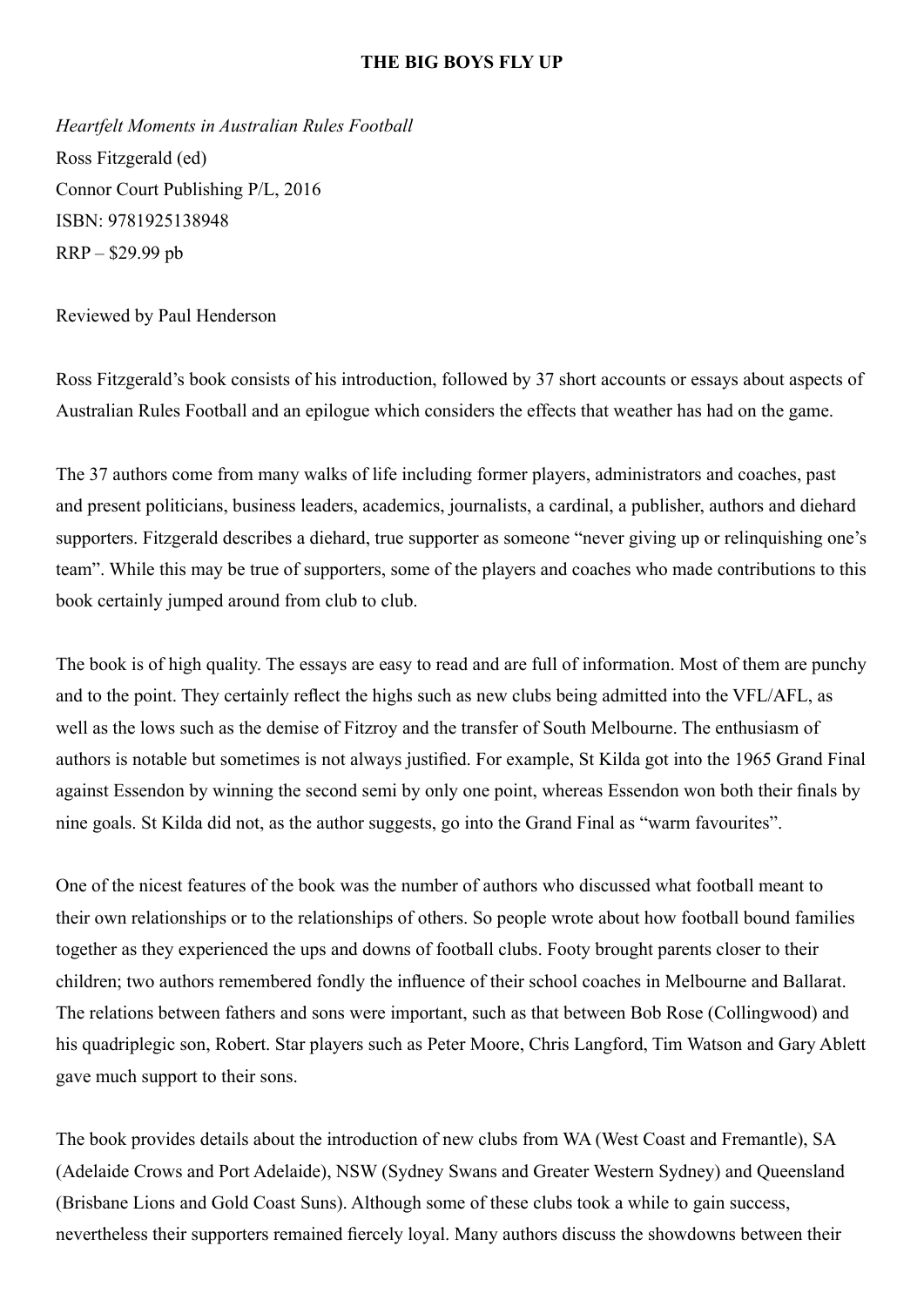<span id="page-23-0"></span>own club and the great rivalry with another, a rivalry which was always present.

On the other hand, Phillipa Power (Ch.3) describes the pain of seeing the Swans transfer to Sydney while Les Everitt (Ch.18) writes about the pain of the last game Fitzroy played which was on the other side of the continent (The only team before Fitzroy to leave the competition was University in 1914). These changes must have been painful, especially as the AFL has given financial assistance to so many clubs in recent times.

Some authors wrote about violence in football ranks. Incidents which are discussed include Leigh Matthew and his "hits" on Barry Cable and Neville Bruns, Jim O'Dea's assault on John Greening and Harry Caspar's punch on John Coleman, which undoubtedly cost Essendon the 1951 Premiership. The 1945 "bloodbath" Grand Final and a particularly brutal game between Fitzroy and Collingwood in the 1950s are also mentioned.

While there are many highlights and great moments, which are discussed in detail, there are sadder or tragic moments which some authors also recall. These include the death of Darren Millane in a car accident in 1991, only a year after he was a member of the Collingwood 1990 Premiership team. The premature death of Peter Crimmins (Hawthorn) in 1976, shortly after Hawthorn had won the Premiership, and, more recently, the sudden death in 2015 of Phil Walsh, the coach of the Adelaide Crows, are also covered.

Another important issue is covered in Dick Whitaker's chapter entitled "Black Magic". He highlights the question of racism, which has, intermittently, marred Australian Rules football from time to time. He goes back to the 1930s when Doug Nicholls, playing for Fitzroy, copped abuse from opponents. Nichols went on to have a distinguished public career and, as the author points out, is the only VFL/AFL player to be knighted. Whitaker also discusses more recent issues when Nicky Winmar (St Kilda), Michael Long (Essendon) and Adam Goodes (Sydney Swans) also felt they suffered from racial abuse.

One interesting observation is that most past players, administrators and coaches usually wrote with a degree of humility, often underplaying their true contributions. On the other hand Brian Dixon (a Melbourne player) and Jeff Kennett (Hawthorn president) were at pains to point out the very important roles they played in their respective roles and their contributions to the teams successes. John Birt (an Essendon player), in his account of the Grand Finals in which he played, mentions frequently how many goals he kicked and how well he played. John Elliott (Carlton president) wrote, not surprisingly, the longest chapter. Elliott stresses his success at Carlton and his influence over the VFL/AFL in general, but doesn't mention the state in which he left the club in the late 1990s.

Some authors wrote with passion about only one game or a few particular games, going into considerable detail describing the 1970 Grand Final (Ch 19) or the 1977 drawn Grand Final (Ch 36). Whereas other chapters covered many games, in some cases spanning a decade or more. Both approaches were handled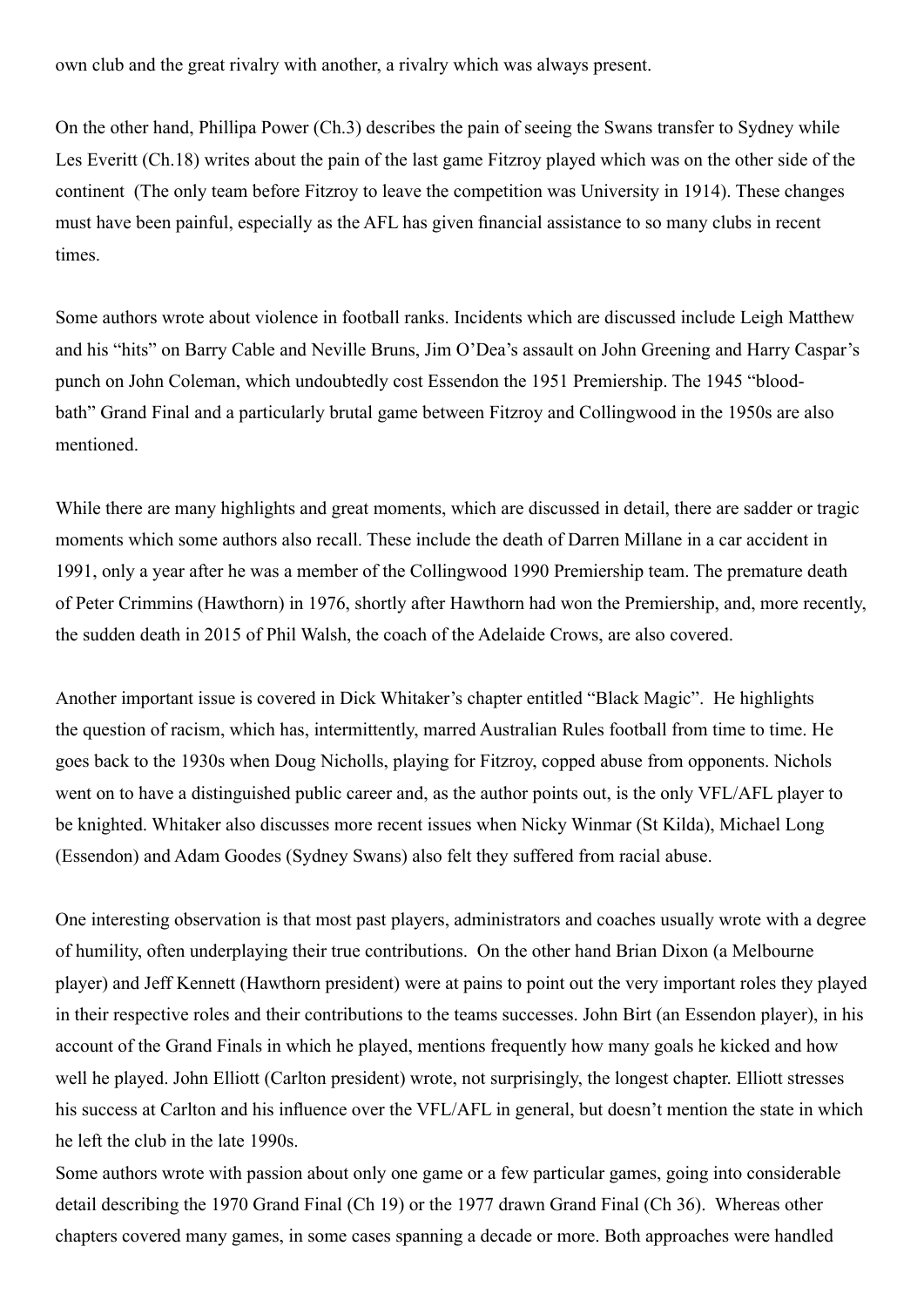well. This is a fine book, made for enjoyable reading, whether you are a diehard supporter or not.

There is one criticism I would make and a couple of suggestions if a reprint or a second edition were to follow. There are 37 chapters in the book, which roughly should work out at about two chapters per club. While this ratio is impossible to achieve, there is very little about North Melbourne, a club which has won four premierships since 1975. There is a chapter on the 1977 Grand Final draw, but it was written by a Collingwood player, and, naturally, with a Magpie emphasis. Barry Cable's very brief stay at North receives little coverage.

The chapter on Windy Hill (Ch 14), the former Essendon home ground, was written with lovely prose and minute detail. You felt as though you were there with the author. In many ways I enjoyed reading this chapter the most. The chapter on the effect on weather on football games was also very informative. While some examples were given, the author may also have referred to Round 11 in 1963 when, due to dreadful weather, the whole round was postponed until the following week and the Round 21 game in 1971 at the Junction Oval between Fitzroy and Carlton which was so affected by fog that is was impossible to see half the length of the ground.

Maybe chapters could have been written about the now obsolete grounds, and more general themes, such as the detailed effect of the weather and events such as the power blackout, which meant the night pre-season game at Waverley Park between St Kilda and Essendon was postponed. Also, it would have been interesting to read the heartfelt moments of a former umpire or a former or current AFL administrator.

However, these are small observations and suggestions for additions, which must be balanced against what is overall a very enjoyable book.

*Paul Henderson is an author and lifetime Essendon supporter*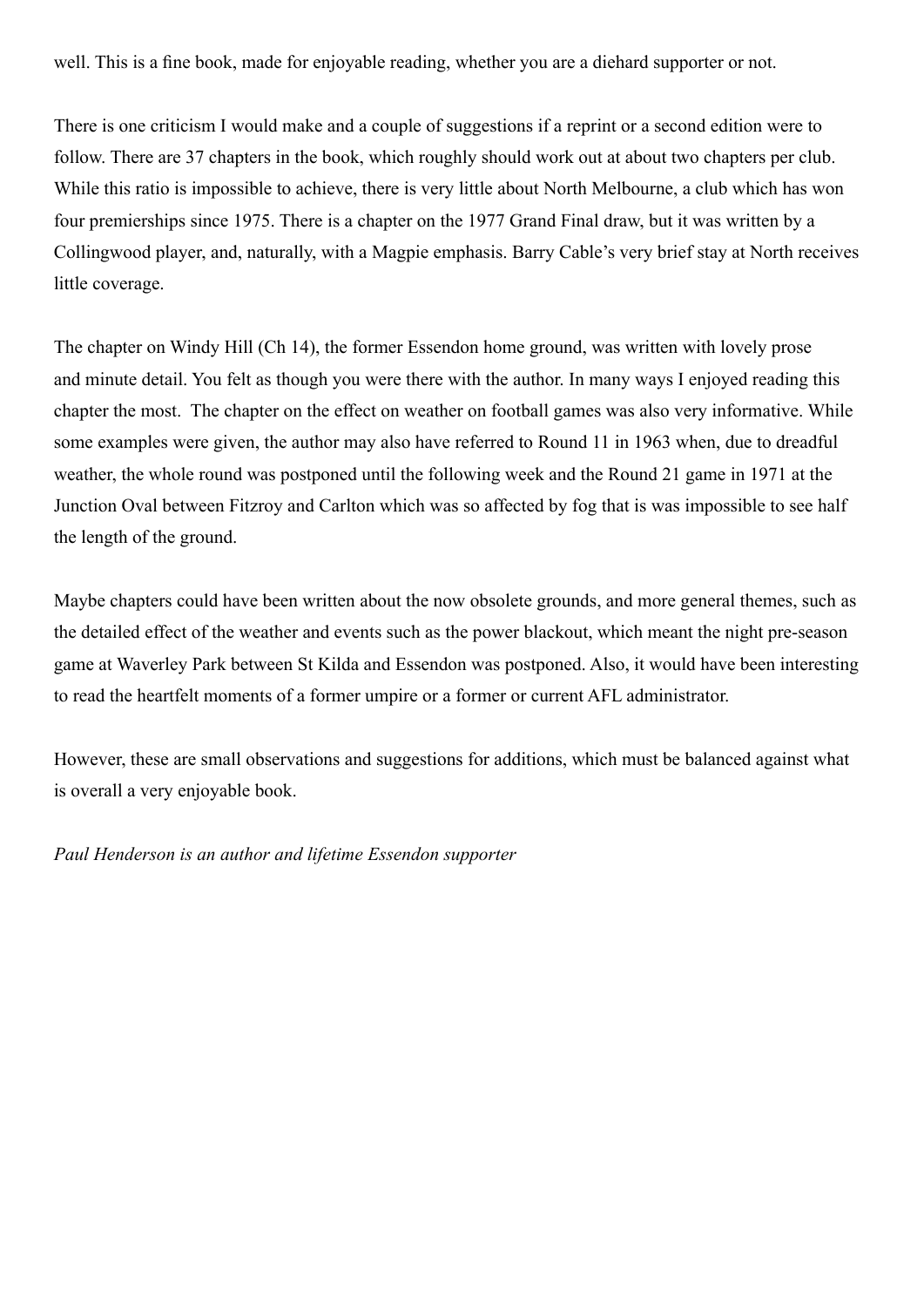#### **DYSTOPIAN LEAPS WITH ALGORITHMS**

#### <span id="page-25-0"></span>*Golem*

Sydney Theatre Company, in partnership with 1927. Rosalyn Packer Theatre 16-26 March 2016

#### **Reviewed by Nathan Lentern**

There is a somewhat unmissable irony that a play which warns us of the sinister reach of the digital world, tells its story so effectively thanks to the faultless use of digital animations to compliment the live acting. This is *Golem*, the story of the depressingly boring Robert who spends his life "backing up the binary" until he buys the prototype "Golem".

Golems are creatures from Jewish folklore. Fashioned out of clay, brought to life and used as slave like figures until the Golem happens upon some independence at which point chaos invariably ensues. In *Golem,*  Robert's prize purchase follows the trajectory of Google and Facebook algorithms, guzzling up data about his ostensible owner's preferences and behavioural patterns, subtly manoeuvring him into purchasing that which he would otherwise never had considered.

Slowly but surely the influence of his Golem becomes more and more omnipresent. Golems are manufactured en masse and quickly make the jump from a luxury to a necessity. Eventually we are left with a population that has been completely hollowed out. Their individuality is completely cannibalised by their "servants" as they do exactly what the Golem tells them to do, simultaneously believing that they are still in control. It's the sort of plot that makes you want to hurl your smart phone out the window on the journey home.

In *Golem* the cutting edge, avant garde theatre group 1927 joins forces with the Sydney Theatre Company to bring us a production that is both ambitious yet deftly executed. With an animated projection for a set with immaculately timed music and choreography to compliment it, *Golem* exudes a chillingly dystopic vibe. Enormous credit here must go to composer Lillian Henley whose haunting scores are what bridges the gap between bleak and genuinely upsetting. The characters (sans Golem) are essentially different facets of the same entity. A dull, unexcited and unimpressive group. They are all severely lacking in imagination or ambition and instead lead lives of unthreatening yet stifling monotony – making them vulnerable prey for Golem.

As such the cast members: Will Close, Esme Appleton, Henley, Rose Robinson and Shamira Turner all act and speak with similarly dry and bland mannerisms and a uniform deadpan tone. Their dialogue on the other hand is wickedly sardonic – perfect for a depressing tale of dystopia like *Golem*.

It isn't particularly hard to anticipate the plot trajectory of *Golem*. From a very early moment, director Suzanne Andrade tips her hand and reveals where we're going, yet somehow this is okay. We despair for our protagonists fairly early on, but we don't know how bad it will get. This is enough to keep us in a degree of suspense and we are rewarded, or perhaps punished, with a suitably imaginative way to plunge a new depth of despair in the closing salvo.

Dystopic tales of the algorithms telling a tragically depressed population that they have everything they want are hardly new, but with well-honed dialogue, convincing acting and positively frightening aesthetics the final product can still send chills down the audience's spines.

#### **Nathan Lentern is a writer and performer.**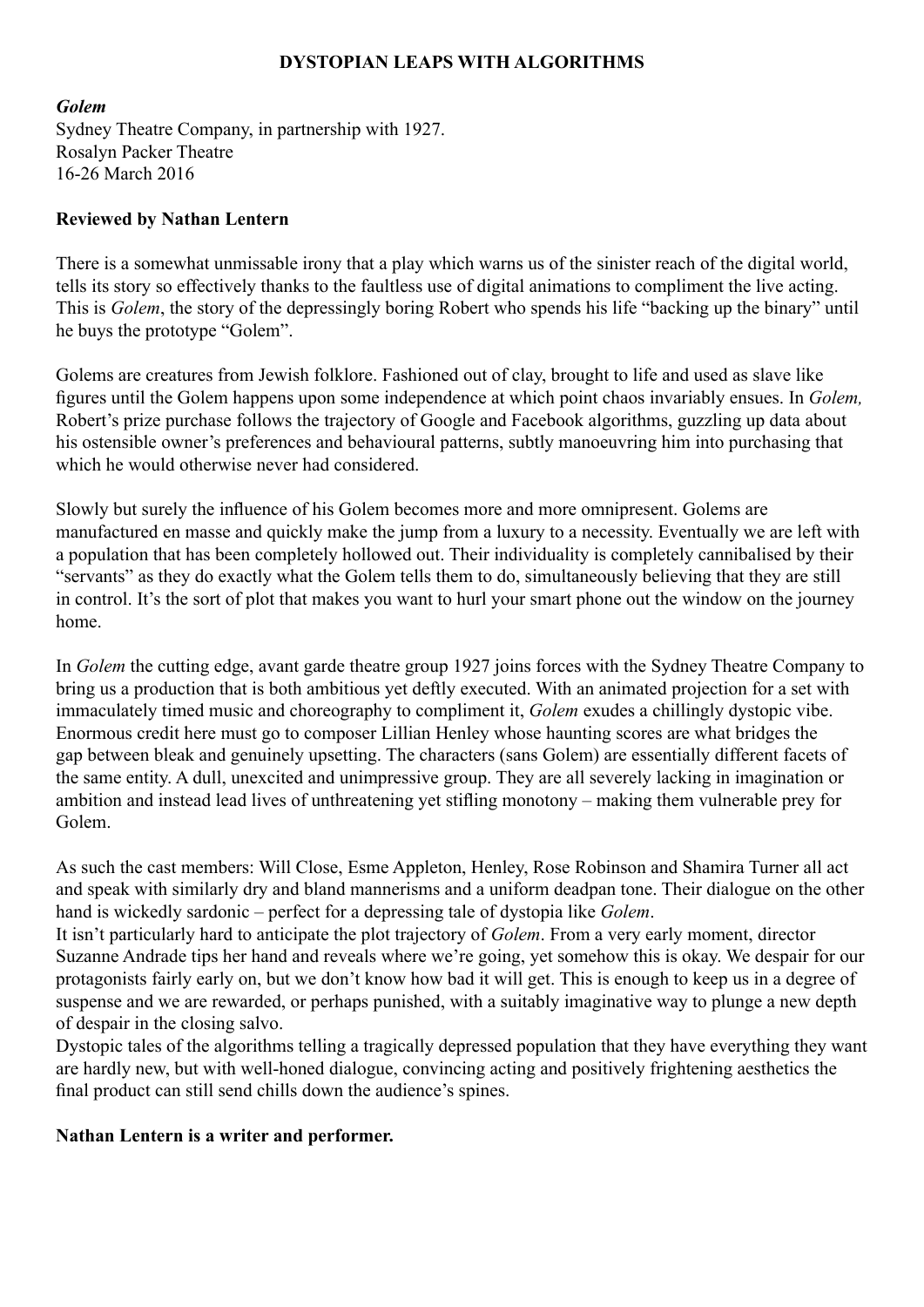#### **A WISTFUL SENSE OF WHAT MIGHT HAVE BEEN**

*The Importance of Being Earnest: A Trivial Comedy for Serious People*

Parramatta Riverside Theatre 7 February -18 March 2016

#### **Reviewed by Nathan Lentern**

Oscar Wilde's *The Importance of Being Earnest: A Trivial Comedy for Serious People* ranks among literature's finest. Outside of the Shakespearean canon, it is reproduced more often than any other stage play and its popularity continues to grow. When it opened back in in 1895, Wilde was at his most successful. The immediate success of *Earnest* propelled him to a hitherto unrealised stature within dramatic circles. Three short months later he was convicted of gross indecency, carted off to Reading Gaol and productions of *Earnest* were brought to an abrupt halt.

Wilde's incarceration and demonisation would later transform him into an icon for homosexual martyrdom. Under cross examination, Wilde spoke defiantly of the "The Love That Dare Not Speak Its Name", inspiring his supporters and securing his conviction. Years later *Earnest* would be revived as the most iconic work of the most iconic of homosexuals. It is therefore something of a paradox that the play itself is the most meaningless thing that Wilde ever wrote. Wilde's great supporter, rival and friend George Bernard Shaw, was unimpressed by Wilde's final comedy. Scorning its triviality, Shaw told his readers that he was "amused but not moved" by *Earnest*.

Yet the enduring popularity of the *Earnest* in spite of this absence of any real content speaks to the calibre of wit and repartee contained within the plays dialogue. "Inspirational Quote" listicles are crammed with excerpts from this fabulous farce. The script is a true and comprehensive triumph of style over substance, reflecting Wilde's aestheticist background.

With every character armed with such cutting and imaginative dialogue it falls to the director to select which roles will star and which will assume straighter, more supporting roles. The two most common choices for the show stealers are the imperious Lady Bracknell and the loveable scamp Algernon Moncrieff, but virtually all the characters are capable of dominating proceedings. Once I even saw the kindly Dr Chazubel manoeuvred into comedic lead with some very clever directing, although it did seem like a bit of waste of the other characters.

This particular incarnation of *Earnest* serves up a satisfying blend of the traditional and the ambitious. David Suchet's Lady Bracknell was the dominant character as has been the case in all but one production of Earnest that I have seen. It was a safe decision, executed with enormous skill and yielded strong results.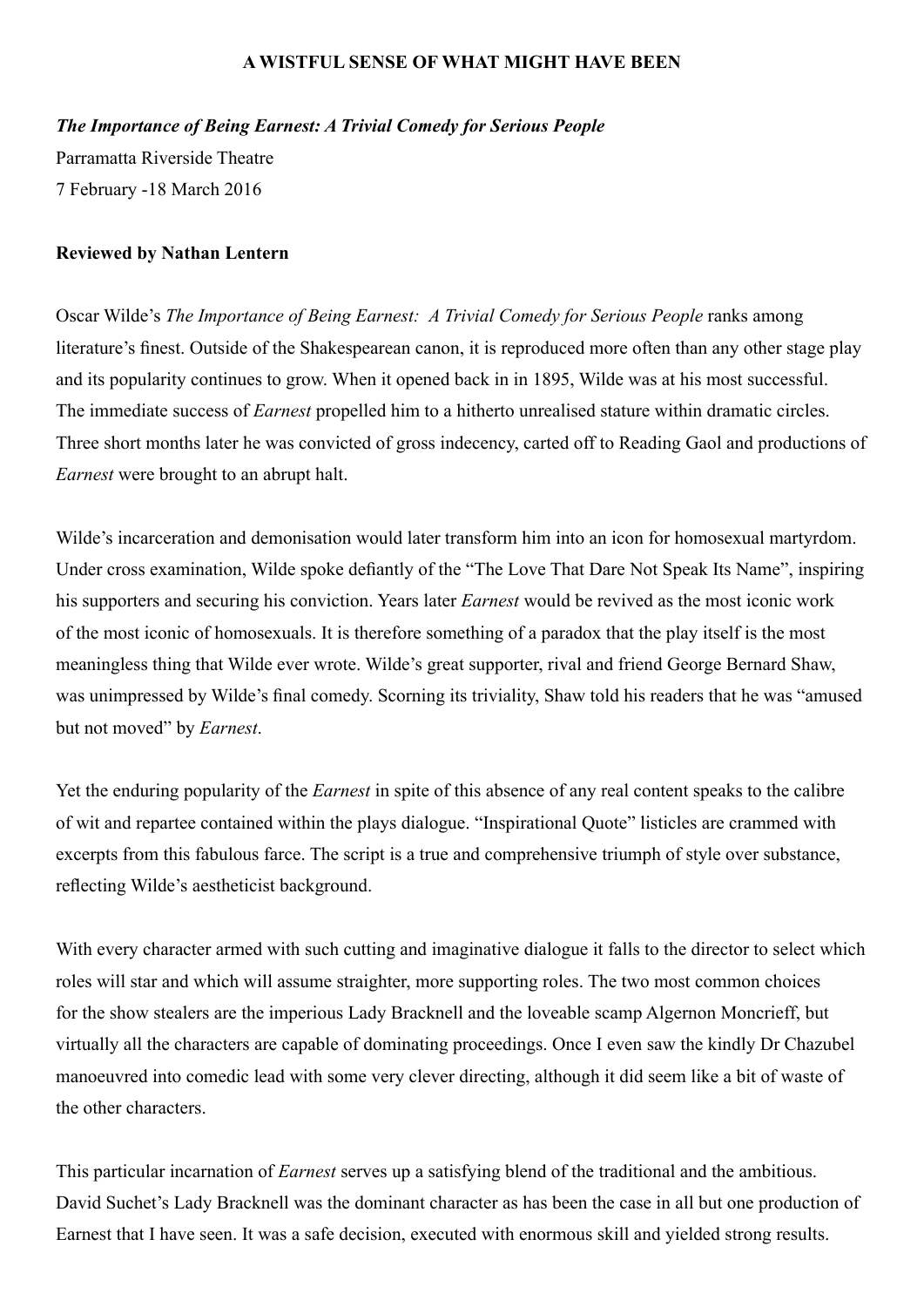<span id="page-27-0"></span>However, joining Bracknell at centre stage is the criminally underutilised Cecily Cardew. Cecily is young, mischievous and fun loving. She is gifted with a caustic wit which she camouflages with her saccharine sweetness. She skips around lampooning her interlocutors to their face and leaves most of them none the wiser. She is also a vehicle for some of Wilde's most brutal social commentary. Wilde uses Cecily to call out society's infatuation with the depraved yet makes it palatable by couching it in her eccentric girlishness through dialogue such as "I have never met any really wicked person before, I am so frightened. I'm terrified he will look just like everyone else. Oh, he does."

Cecily is one of Wilde's most underrated characters so it was a source of excitement to realise that director Adrian Noble selected her as one of his stars. Such initial excitement was swiftly replaced by crushing disappointment at the realisation that Cecily's eccentricities were to be accounted for with stupidity not guile. For the most part Cecily works adequately as an unintelligent character and many directors choose to go that route with her but she has so much more potential that more ambitious directors have on occasions drawn from to create something truly special.

*The Importance of Being Earnest* has two formidable witty female characters and it's to his credit that Noble decided to structure the production around them, but he then casts one as a man in dress and reduces the other to a fatuous bimbo. While Suchet is masterful as Bracknell and a stupid Cecily still gets the laughs, I was left with a wistful sense of what might have been.

Imogen Doel's portrayal of Cecily as excitable and stupid, while entertaining enough in itself, has the consequence of capping the comedic potential of others. Scenes that could have been two clever and irreverent equals trading sublime banter were instead an educated womaniser making patronising barbs about his love interest's lack of intelligence.

On a romantic level this changes the dynamic of the relationship significantly. Algernon's visible lack of respect or admiration for Cecily's mind renders his affection for her a purely aesthetic, and slightly lecherous one. In fact, Phillip Cumbus as Algernon is atypically uncouth. The narcissism of Wilde's dandies, be them Algernon Moncrieff, Lord Goring from *An Ideal Husband*, Cecil Graham in *Lady Windermere's Fan* or Lord Illingworth in *A Woman of No Importance*, is made endurable by the faultless grace and suavity of the man in question. They are charming in every way which in turn makes the conceitedness somehow endearing.

Naturally every actor and director must bring his or her own interpretations to a character rather than merely attempt to imitate their predecessors. But in Cumbus' case his representation of Algernon isn't so much creative as just plain wrong. In this more rugged portrayal of Algernon, much of the charm is diminished and his arrogance made much less forgivable. In its defence, it facilitates a few laughs from the audience at Algernon's lack of dignity. The audience chuckled at Algernon wiping his nose on his sleeve, eating a muffin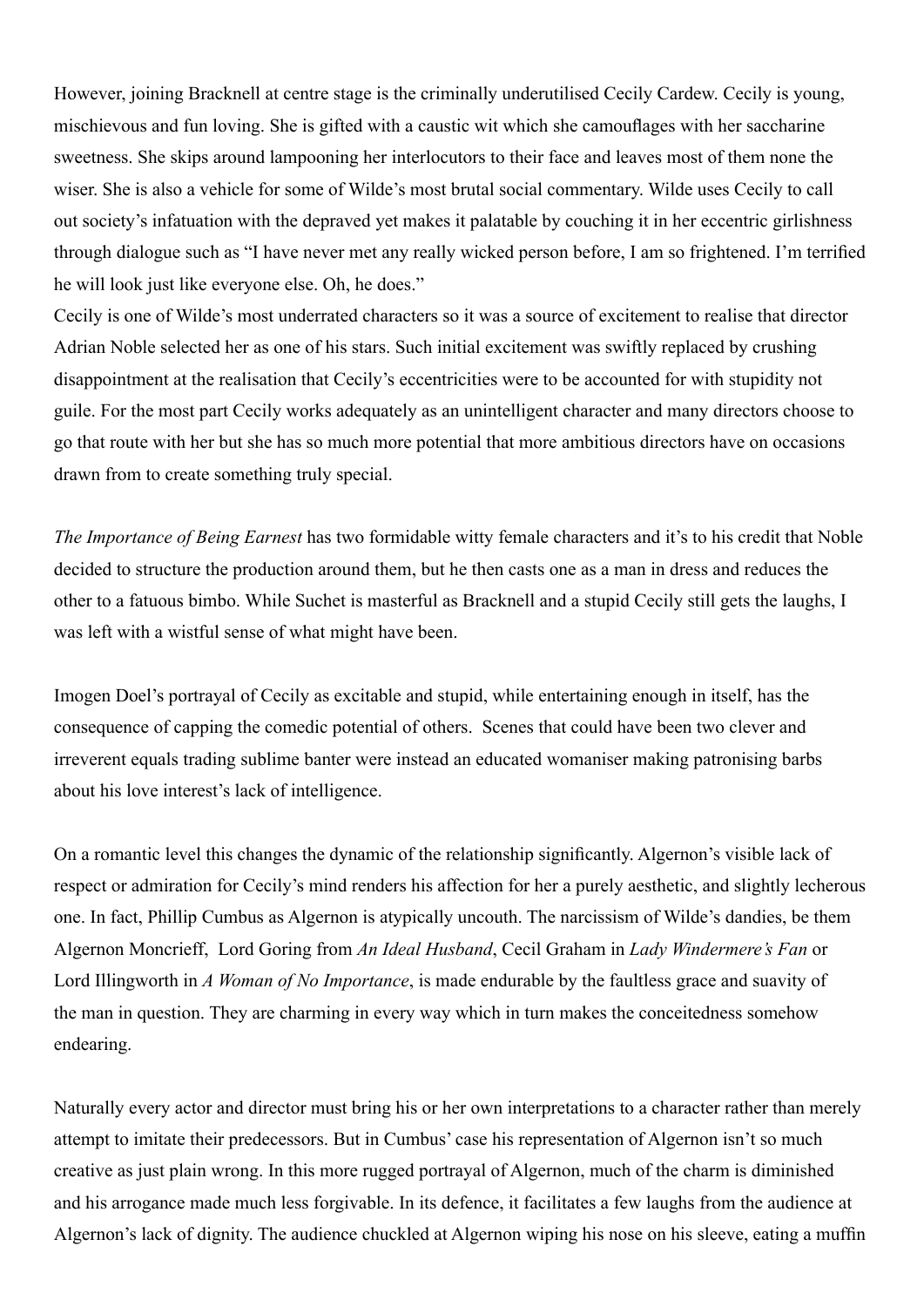right out of Jack's hand and placing his feet up upon the table, but they were relatively minor laughs and opportunities for much greater laughs were traded away for them.

The acrimonious relationship between Gwendolyn Bracknell as Cecily also takes on a strange and less satisfying form due to the dumbing down of the latter. The famous "morning tea" scene in which the two young girls become steadily more vicious in their sardonic quips about the other is at its finest - a meeting of two supremely arrogant prejudices. A well to do city girl sneering at what she perceives to be a country yokel and a highly educated member of the landed gentry scorning what she perceives to be a stuffy and close minded philistine. Instead, Cecily is robbed of all her stature and prejudices and we merely get a smart girl taking swipes at a dumb girl. When Cecily gets her chance to deliver her eviscerating retorts such as:

*GWENDOLYN: Are there many interesting walks in the vicinity, Miss Cardew? CECILY: Oh! yes! a great many. From the top of one of the hills quite close one can see five counties. GWENDOLYN: Five counties! I don't think I should like that; I hate crowds. CECILY: [Sweetly.] I suppose that is why you live in town?*

They seem jarring and out of place. As it does with Algernon, this also robs Gwendolyn of much of her comic flair. Though Emily Barber's portrayal is that of the classical lofty, pretentious heiress, and executed with aplomb, she is not so convincing without a sassy Cecily or the traditionally incorrigible Algernon provoking her. Her smouldering fury at Cecily's impudence doesn't quite ring true when Cecily herself appears to lack the guile to deliberately cause any real offence.

Michael Benz is the show's highlight. A relatively conservative portrayal of the bossy and serious respectable gentleman. This is the ideal way in which to portray Jack. He serves more as a straight man to the comic foils of Lady Bracknell and Algernon so is best portrayed as a genial and sensible man. For good measure, Benz has thrown in a few hints of neurosis which add an extra comic bite to some of his dialogue, especially in his flirty exchanges with Gwendolyn who is a somewhat subdued character when contrasted to Lady Bracknell, Algernon and Cecily.

Michelle Dotrice and Richard O'Callaghan execute the supporting roles of Dr Chazubel and Mrs Prism without difficulty. The stupid and gullible members of Jack's staff can be relied upon to drop an inane utterance at precisely the most frustrating time for their employer.

The true hero of the performance is David Suchet as Lady Bracknell. Call it the "x-factor" or "je ne sais quoi", his complete immersion in the character was both hilarious and mesmerising. His ability to illicit barrels of laughter with as little as a cocked eyebrow or a slight stiffening of posture was the work of a truly great artist and has the audience spellbound. And yet, one can't help but wonder how much funnier still her interactions with her disgraceful nephew might have been if only he had the infuriating charisma of other Algernons.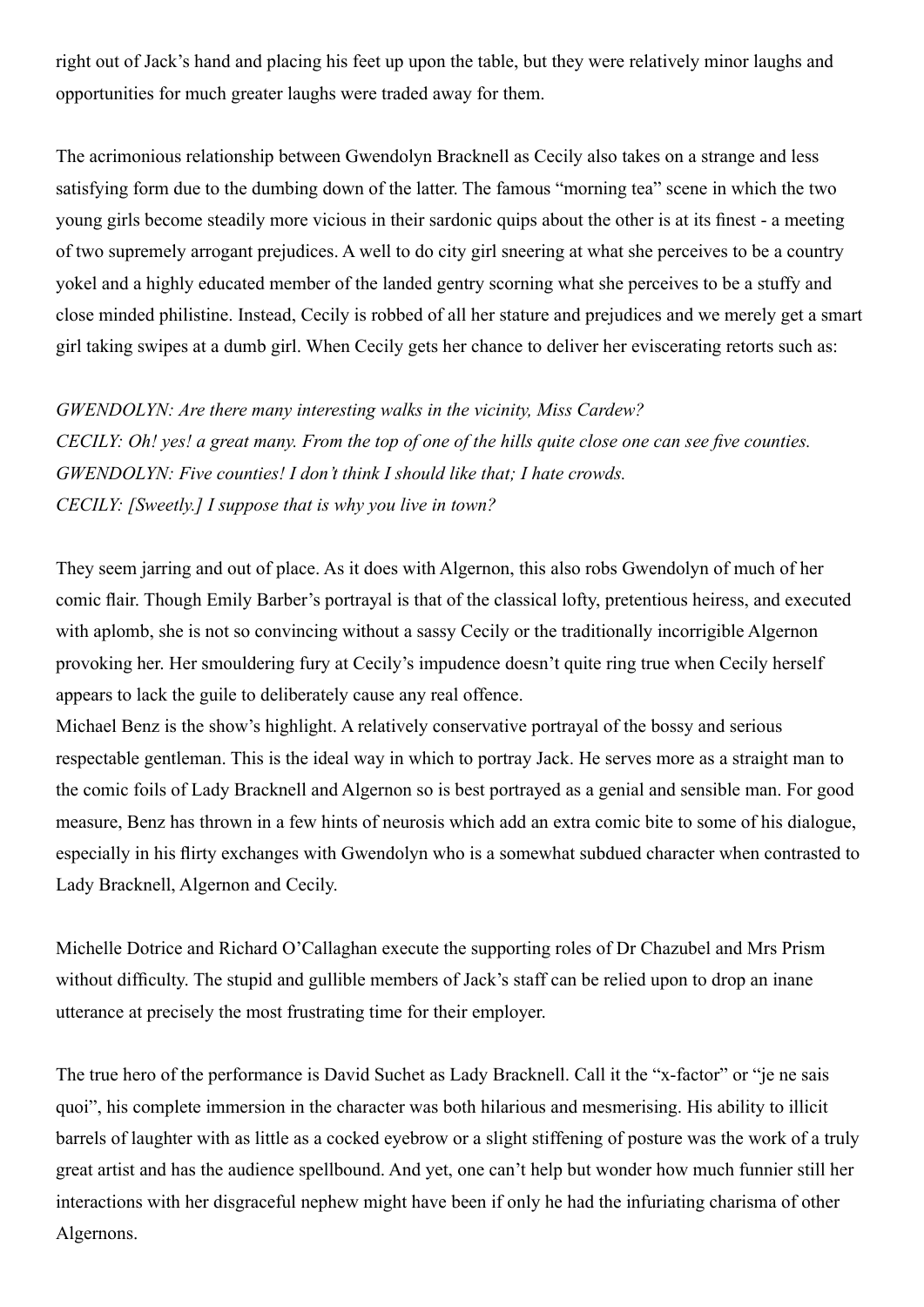All in all this was a disappointing version of *Earnest*. It was entertaining, but then it is the most popular comic script in the world. Two central characters were interpreted poorly and they rippled unhelpfully into almost every other character's dialogue. The rousing effort from Suchet alone saves this production from being a failure.

#### **Nathan Lentern is a writer and performer.**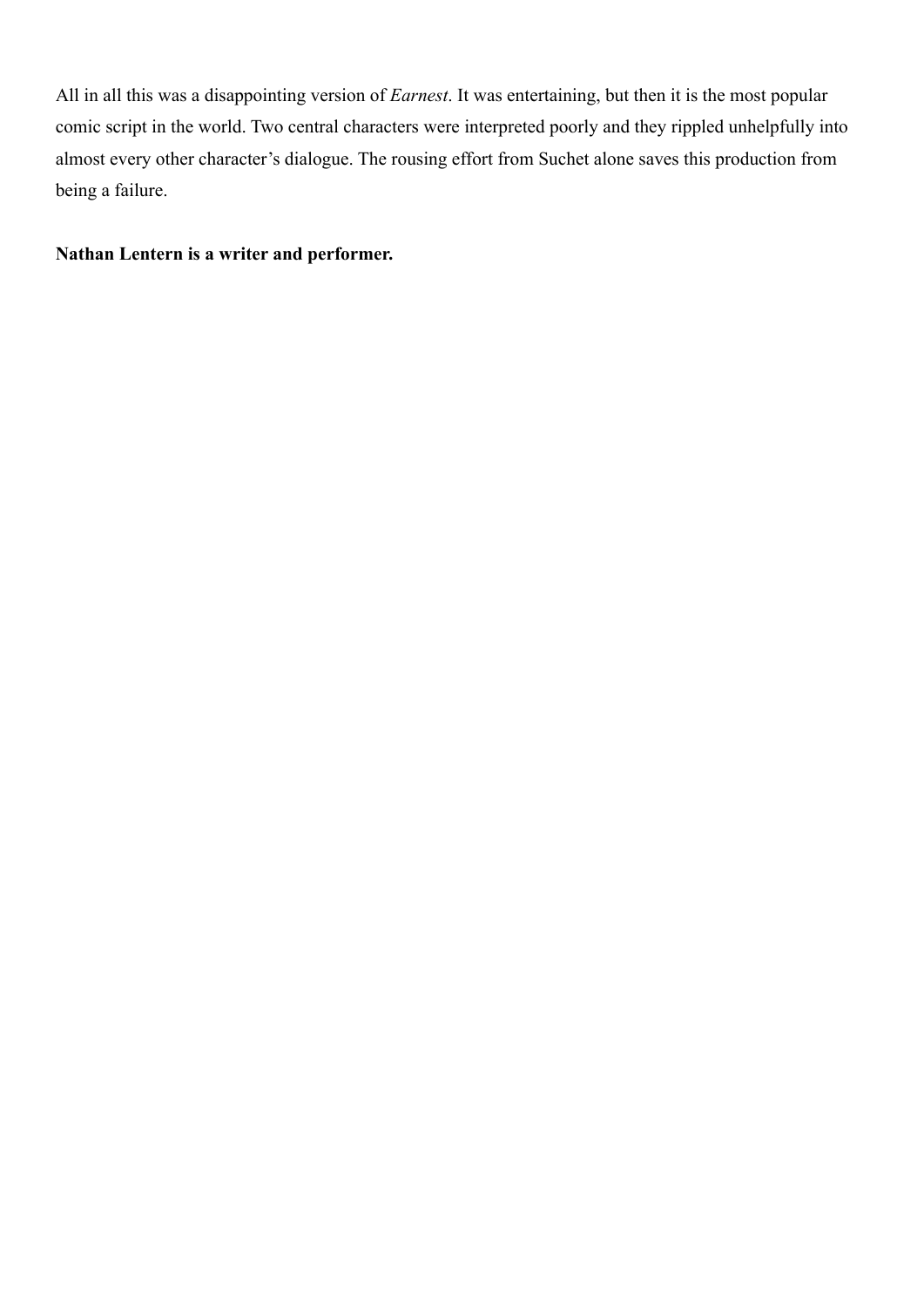#### **The Witch: A New England Folktale**

Director: Robert Eggers Writer: Robert Eggers Stars: Anya Taylor-Joy, Ralph Ineson, Kate Dickie Released: 2016 In Cinemas Now

Reviewed by Paige Hally

Robert Eggers film *The Witch* took the festival circuit by storm last year, earning the first-time feature director the Best Director award at Sundance. While it is a horrifying film, *The Witch* is far from a conventional horror film. It's a slow moving, tense, 1600's arthouse period piece that explores fundamentalism and religious hysteria as we follow a close-knit, devout family's descent into madness.

The film is set in 1630's New England (pre-dating the Salem witch trials by over 50 years) where a small family is banished from their colonial plantation due to the father, William (Ralph Ineson), speaking out against the colony becoming too lax with their religious principles.

The rest of the family - consisting of William's wife Katherine (Kate Dickie), teenage daughter Thomasin (Anya Taylor-Joy), pre-teen son Caleb (Harvey Scrimshaw), and two young twins Jonas (Lucas Dawson) and Mercy (Ellie Grainger) - are dragged along to start a new home in a clearing on the edges of an ominous forest.

As the family establishes their new home, a series of mysterious events start befalling them. First, their newborn child vanishes into the woods under mysterious circumstances, sparking suspicion and paranoia within the family. As their crops begin to fail and eldest son Caleb disappears into the forest, the suspicion is turned on teen daughter Thomasin, whose unconventional coming-of-age story is the heart of the film.

The film's ambiguity is one of its strengths. It's unclear whether the supernatural events are reality or the product of isolation and religious fervour and, although as viewers we know Thomasin is innocent, it's hard not to think her family might be onto something when they accuse her of witchcraft.

Production designer turned Director Robert Eggers based *The Witch* on real court papers, diaries and reports on possession and witchcraft from the time, which along with the costume design and 17th century dialogue lends it a real sense of authenticity.

The film is beautifully shot by cinematographer Jarin Blaschke, who's stark, colour drained visual style adds to the sense of dread permeating the film.

*The Witch* is far from being a conventional horror film. There are no cheap scares, and minimal gore. Rather,